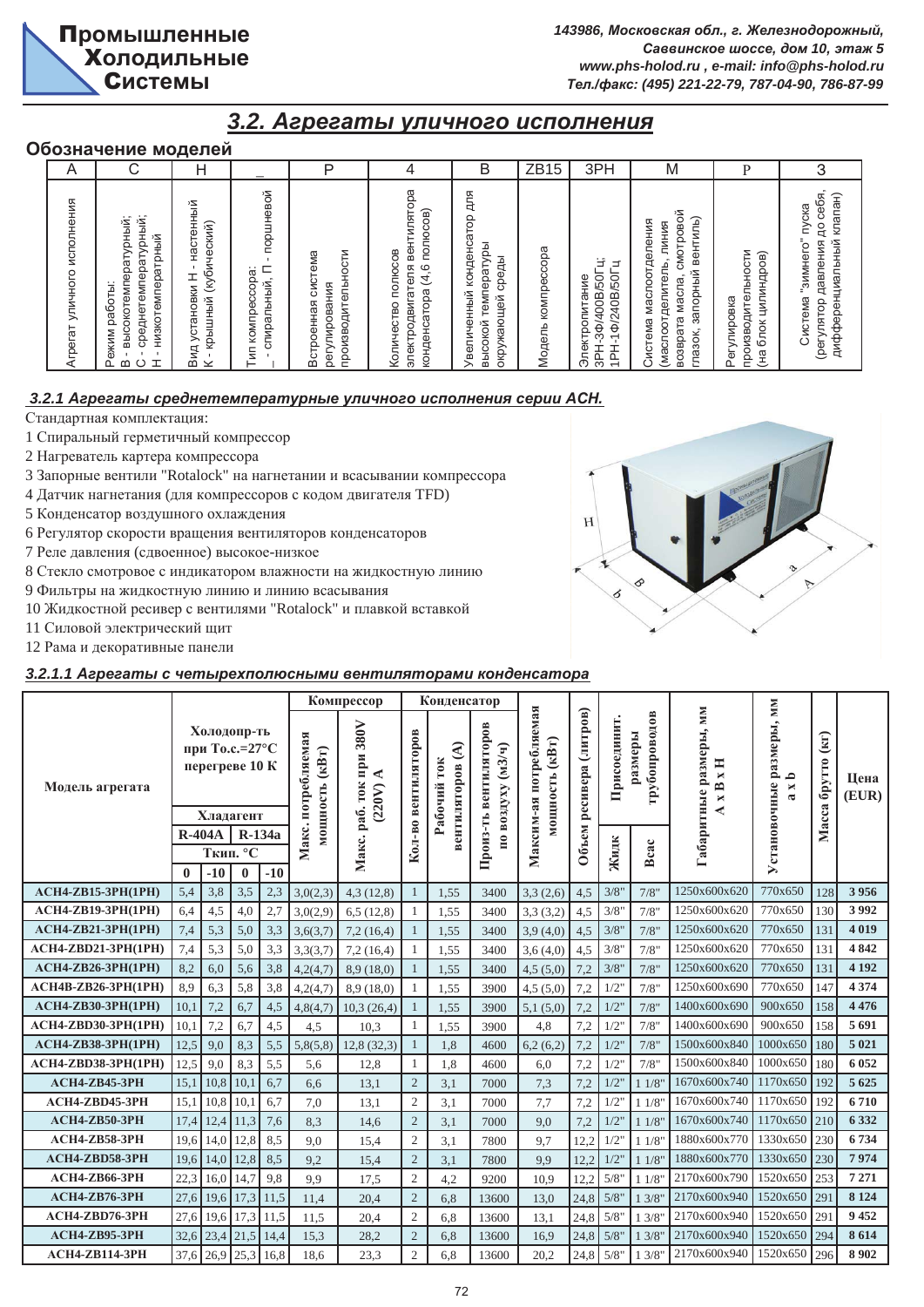

## 3.2.1.2 Агрегаты с шестиполюсными вентиляторами конденсатора

|                                                                   |                                                                                                              |                                                                         |                     |              |                                      | Компрессор                                                |                     | Конденсатор                                   |                                            |                                          |                         |              |                          |                                                                |                                                        |                   |               |
|-------------------------------------------------------------------|--------------------------------------------------------------------------------------------------------------|-------------------------------------------------------------------------|---------------------|--------------|--------------------------------------|-----------------------------------------------------------|---------------------|-----------------------------------------------|--------------------------------------------|------------------------------------------|-------------------------|--------------|--------------------------|----------------------------------------------------------------|--------------------------------------------------------|-------------------|---------------|
| Модель агрегата                                                   |                                                                                                              | Холодопр-ть при<br>To.c.= $27^{\circ}$ C<br>перегреве 10 К<br>Хладагент |                     |              | Макс. потребляемая<br>мощность (кВт) | Макс. раб. ток при 380V<br>$\blacktriangleleft$<br>(220V) | Кол-во вентиляторов | $\mathfrak{S}$<br>Рабочий ток<br>вентиляторов | Произ-ть вентиляторов<br>по воздуху (м3/ч) | Максим-ая потребляемая<br>мощность (кВт) | Объем ресивера (литров) | Присоединит. | трубопроводов<br>размеры | Габаритные размеры, мм<br>xH<br>$\mathbb{R}^{\mathbb{Z}}$<br>⋞ | Установочные размеры, мм<br>≏<br>$\bowtie$<br>$\alpha$ | Масса брутто (кг) | Цена<br>(EUR) |
|                                                                   | <b>R-404A</b>                                                                                                |                                                                         |                     | R-134a       |                                      |                                                           |                     |                                               |                                            |                                          |                         |              |                          |                                                                |                                                        |                   |               |
|                                                                   |                                                                                                              |                                                                         | Ткип. °С            |              |                                      |                                                           |                     |                                               |                                            |                                          |                         | Жидк         | Bcac                     |                                                                |                                                        |                   |               |
| АСН6-ZB15-3РН(1РН)                                                | $\mathbf{0}$<br>5,1                                                                                          | $-10$<br>3,6                                                            | $\mathbf{0}$<br>3,5 | $-10$<br>2,3 | 3,0(2,3)                             | 4,9(12,8)                                                 | $\mathbf{1}$        | 0.6                                           | 2200                                       | 3,1                                      | 5                       | 3/8"         | 7/8"                     | 1200x535x550                                                   | 770x650                                                | 128               | 3766          |
|                                                                   |                                                                                                              |                                                                         |                     | 2,6          | 3,0(2,9)                             | 6,5(12,8)                                                 | 1                   | 0.74                                          | 3400                                       | 3,2                                      | 5                       | 3/8"         | 7/8"                     | 1150x535x620                                                   | 770x650                                                | 130               | 3991          |
|                                                                   | АСН6-ZB19-3РН(1РН)<br>6,1<br>4,4<br>4,1<br><b>ACH6-ZB21-3PH(1PH)</b><br>7,5<br>5,3<br>5<br>4,9<br>7,5<br>5,2 |                                                                         |                     |              | 3,6(3,7)                             | 7,2(16,4)                                                 | 1                   | 0,74                                          | 3400                                       | 3.9                                      | 5                       | 3/8"         | 7/8"                     | 1150x535x620                                                   | 770x650                                                | 131               | 4 0 18        |
| <b>ACH6-ZBD21-3PH(1PH)</b>                                        |                                                                                                              |                                                                         |                     | 3,3<br>3,4   | 3,3(3,7)                             | 7,2(16,4)                                                 | $\mathbf{1}$        | 0,74                                          | 3400                                       | 3,86                                     | 5                       | 3/8"         | 7/8"                     | 1150x535x620                                                   | 770x650                                                | 131               | 4840          |
| АСН6-ZB26-3РН(1РН)                                                | 8,1                                                                                                          | 5,9                                                                     | 5,6                 | 3,8          | 4,2(4,7)                             | 8,9(18,0)                                                 | 1                   | 0,74                                          | 3400                                       | 4,86                                     | 6,5                     | 3/8"         | 7/8"                     | 1150x535x620                                                   | 770x650                                                | 131               | 4 1 9 1       |
| <b>ACH6B-ZB26-3PH(1PH)</b>                                        | 9,4                                                                                                          | 6,6                                                                     | 6                   | 3.9          | 4,2(4,7)                             | 8,9(18,0)                                                 | $\mathbf{1}$        | 1,35                                          | 4950                                       | 4,99                                     | 6,5                     | 1/2"         | 7/8"                     | 1405x535x810                                                   | 770x650                                                | 157               | 4373          |
| АСН6-ZB29-3РН                                                     | 10,1                                                                                                         | 7,3                                                                     | 6,5                 | 4,2          | 4,66                                 | 7,9                                                       | $\mathbf{1}$        | 1,35                                          | 4950                                       | 4,95                                     | 6,5                     | $1/2$ "      | 7/8"                     | 1405x535x810                                                   | 900x650                                                | 169               | 4 4 7 4       |
| <b>ACH6-ZBD30-3PH(1PH)</b>                                        | 10,5                                                                                                         | 7,6                                                                     | 6,9                 | 4,5          | 4,5                                  | 10,3                                                      | 1                   | 1,35                                          | 4950                                       | 4,8                                      | 6,5                     | 1/2"         | 7/8"                     | 1405x535x810                                                   | 900x650                                                | 169               | 5 5 2 1       |
| <b>ACH6-ZB38-3PH(1PH)</b>                                         | 12,5                                                                                                         | 9,4                                                                     | 8,6                 | 5,6          | 5,8(5,8)                             | 12,8(32,3)                                                | $\mathbf{1}$        | 1,35                                          | 5700                                       | 6,0                                      | 8                       | 1/2"         | 7/8"                     | 1410x550x820                                                   | 1000x650                                               | 183               | 4823          |
| <b>ACH6-ZBD38-3PH(1PH)</b>                                        | 12,5                                                                                                         | 9,2                                                                     | 8,4                 | 5,7          | 5,89                                 | 12,8                                                      | 1                   | 1,35                                          | 5700                                       | 6,0                                      | 8                       | $1/2$ "      | 7/8"                     | 1410x550x820                                                   | 1000x650                                               | 183               | 5720          |
| АСН6-ZB45-3РН                                                     | 14,8                                                                                                         | 10                                                                      | 10,1                | 6,7          | 6,6                                  | 13,1                                                      | $\mathbf{1}$        | 1,35                                          | 5700                                       | 7,3                                      | 8                       | $1/2$ "      | 11/8                     | 1410x550x820                                                   | 1170x650                                               | 205               | 4998          |
| ACH6-ZBD45-3PH                                                    | 14,8                                                                                                         | 10                                                                      | 9,8                 | 6,7          | 7,0                                  | 13,1                                                      | $\mathbf{1}$        | 1,35                                          | 5700                                       | 7,3                                      | 8                       | $1/2$ "      | 11/8                     | 1410x550x820                                                   | 1170x650                                               | 205               | 5952          |
| АСН6-ZB48-3РН                                                     | 17,2                                                                                                         | 11,7                                                                    | 11,5                | 7,7          | 7,87                                 | 14                                                        | $\mathbf{1}$        | 1,35                                          | 5800                                       | 8,2                                      | 8                       | $1/2$ "      | 11/8                     | 1780x600x850                                                   | 1170x650                                               | 250               | 5 5 6 1       |
| АСН6-ZB57-3РН                                                     | 19,7                                                                                                         | 14,5                                                                    | 12,7                | 8,5          | 8,5                                  | 15,9                                                      | 1                   | 2,5                                           | 7000                                       | 9,0                                      | 12,2                    | 1/2"         | 11/8                     | 1780x600x850                                                   | 1330x650                                               | 250               | 6258          |
| ACH6-ZBD57-3PH                                                    | 19,7                                                                                                         | 14,1                                                                    | 12,7                | 8,5          | 8,44                                 | 15,9                                                      | $\mathbf{1}$        | 2,5                                           | 7000                                       | 9,0                                      | 12,2                    | $1/2$ "      | 11/8                     | 1780x600x850                                                   | 1330x650                                               | 250               | 6975          |
| АСН6-ZB66-3РН                                                     | 22                                                                                                           | 16,1                                                                    | 14,6                | 9,9          | 9,9                                  | 17,5                                                      | $\mathbf{1}$        | 2,5                                           | 7000                                       | 10,4                                     | 12,2                    | 5/8"         | 11/8                     | 1780x600x850                                                   | 1520x650                                               | 281               | 6 630         |
| АСН6-ZB76-3РН                                                     | 25                                                                                                           | 18                                                                      | 16,6                | 11,1         | 11,4                                 | 20,4                                                      | $\overline{2}$      | 1,48                                          | 6850                                       | 11,82                                    | 24,8                    | 5/8"         | 13/8                     | 2170x600x940                                                   | 1520x650                                               | 289               | 7835          |
| ACH6-ZBD76-3PH                                                    | 25                                                                                                           | 18                                                                      | 16,7                | 11,1         | 11,5                                 | 20,4                                                      | $\mathbf{2}$        | 1,48                                          | 6850                                       | 11,82                                    | 24,8                    | 5/8"         | 13/8                     | 2170x600x940                                                   | 1520x650                                               | 289               | 9 0 63        |
| АСН6-ZB95-3РН                                                     | 32                                                                                                           | 23                                                                      | 21,8                | 14,6         | 15,3                                 | 28,2                                                      | $\overline{c}$      | 2,7                                           | 10100                                      | 15,9                                     | 24,8                    | 5/8"         | 13/8                     | 2380x600x1400                                                  | 1520x650                                               | 292               | 8612          |
| АСН6-ZB114-3РН                                                    | 40                                                                                                           | 29                                                                      | 25,9                | 17,4         | 18,1                                 | 33,3                                                      | $\overline{c}$      | 2,7                                           | 10100                                      | 18,68                                    | 24,8                    | 5/8"         | 13/8                     | 2380x600x1400                                                  | 1520x650                                               | 289               | 8 9 0 1       |
| 3.2.2. Агрегаты низкотемпературные уличного исполнения серии АНН. |                                                                                                              |                                                                         |                     |              |                                      |                                                           |                     |                                               |                                            |                                          |                         |              |                          |                                                                |                                                        |                   |               |

- 1 Спиральный герметичный компрессор
- 2 Нагреватель картера компрессора
- 3 Запорные вентили "Rotalock" на нагнетании и всасывании компрессора
- 4 Вентиль впрыска DTC или трубка впрыска
- 5 Датчик нагнетания (для компрессоров с кодом двигателя TFD)
- 6 Конденсатор воздушного охлаждения
- 7 Регулятор скорости вращения вентиляторов конденсаторов
- 8 Реле давления (сдвоенное) высокое-низкое
- 9 Стекло смотровое с индикатором влажности на жидкостную линию
- 10 Фильтры на жидкостную линию и линию всасывания
- 11 Жидкостной ресивер с вентилями "Rotalock" и плавкой вставкой
- 12 Силовой электрический щит
- 13 Рама и декоративные панели

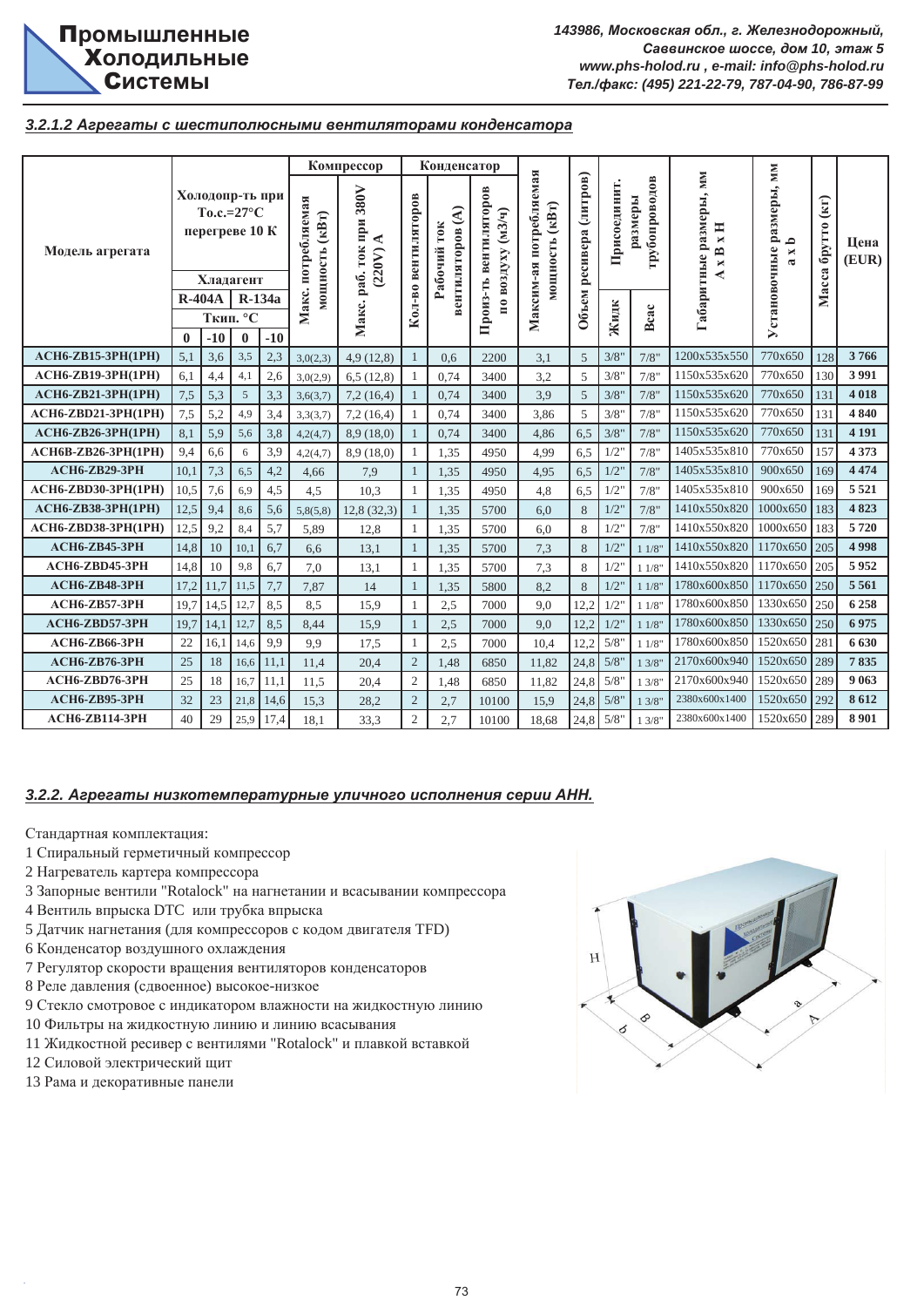**3.2.2.1 Агрегаты серии АНН с компрессорами ZF с четырехполюсными вентиляторами конденсатора** 

|                      |          |                                                                       |                          |        |                                                    | Компрессор                                |                | Конденсатор                                |                                             |                                                         |                      |             |                          |                                                                                | NМ                                                             |                                               |               |
|----------------------|----------|-----------------------------------------------------------------------|--------------------------|--------|----------------------------------------------------|-------------------------------------------|----------------|--------------------------------------------|---------------------------------------------|---------------------------------------------------------|----------------------|-------------|--------------------------|--------------------------------------------------------------------------------|----------------------------------------------------------------|-----------------------------------------------|---------------|
| Модель агрегата      |          | Холодопр-ть при<br>$To.c.=27^{\circ}C$<br>перегреве 15 К<br>Хладагент |                          |        | Макс. потребляемая<br>$(\kappa B\tau)$<br>мощность | 380V<br>при<br>◀<br>TOK<br>(220V)<br>pa6. | вентиляторов   | ੨<br><b>TOK</b><br>зентиляторов<br>Рабочий | вентиляторов<br>$(M3/\gamma)$<br>по воздуху | потребляемая<br>$(\kappa B_T)$<br>мощность<br>Максим-ая | (литров)<br>ресивера | Присоединит | грубопроводов<br>размеры | <b>MM</b><br>Габаритные размеры,<br>Ħ<br>$\blacksquare$<br>≏<br>$\blacksquare$ | размеры,<br>≏<br><b>Установочные</b><br>×<br>$\mathbf{\alpha}$ | $\left( \text{kr} \right)$<br>брутто<br>Macca | Цена<br>(EUR) |
|                      | $R-404A$ |                                                                       |                          | R-134a |                                                    |                                           | Кол-во         |                                            |                                             |                                                         |                      |             |                          |                                                                                |                                                                |                                               |               |
|                      |          |                                                                       | Ткип. °С                 |        |                                                    | Макс.                                     |                |                                            | Произ-ть                                    |                                                         | Объем                | Жидк        | Bcac                     |                                                                                |                                                                |                                               |               |
|                      | $-25$    | $-35$                                                                 | $-25$                    | $-35$  |                                                    |                                           |                |                                            |                                             |                                                         |                      |             |                          |                                                                                |                                                                |                                               |               |
| <b>АНН4-ZF09-3PH</b> | 2,9      | 1.9                                                                   |                          |        | 3,2                                                | 6,0                                       |                | 1,55                                       | 3400                                        | 3,5                                                     | 7,2                  | 3/8"        | 7/8"                     | 1250x600x620                                                                   | 770x650                                                        | 129                                           | 4 3 1 6       |
| <b>AHH4-ZF11-3PH</b> | 3,6      | 2,4                                                                   | ٠                        |        | 4,0                                                | 7,0                                       |                | 1,55                                       | 3400                                        | 4,3                                                     | 7,2                  | 3/8"        | 7/8"                     | 1250x600x620                                                                   | 770x650                                                        | 131                                           | 4 4 6 0       |
| <b>AHH4-ZF13-3PH</b> | 4,1      | 2,7                                                                   | 2,5                      | 1.6    | 4,5                                                | 8,0                                       |                | 1,55                                       | 3400                                        | 4,8                                                     | 7,2                  | 3/8"        | 7/8"                     | 1250x600x620                                                                   | 770x650                                                        | 141                                           | 4809          |
| <b>AHH4-ZF15-3PH</b> | 4,8      | 3,2                                                                   | 3,0                      | 1.8    | 5,9                                                | 10,5                                      |                | 1,55                                       | 3400                                        | 6,2                                                     | 7,2                  | 3/8"        | 7/8"                     | 1250x600x620                                                                   | 770x650                                                        | 142                                           | 5018          |
| AHH4B-ZF15-3PH       | 5,1      | 3,3                                                                   | 3,0                      | 1.9    | 5,9                                                | 10,5                                      |                | 1,55                                       | 3900                                        | 6,2                                                     | 7,2                  | 3/8"        | 7/8"                     | 1400x600x690                                                                   | 900x650                                                        | 161                                           | 5 2 0 8       |
| <b>AHH4-ZF18-3PH</b> | 6,0      | 4,0                                                                   | 3,5                      | 2,1    | 6,4                                                | 12,5                                      |                | 1,55                                       | 3900                                        | 6,7                                                     | 7,2                  | 1/2"        | 7/8"                     | 1400x600x690                                                                   | 900x650                                                        | 163                                           | 5 3 7 2       |
| <b>АНН4-ZF24-3PH</b> | 7,7      | 5,0                                                                   | 4,5                      | 2,8    | 8,5                                                | 16,1                                      | $\overline{2}$ | 3,1                                        | 7000                                        | 9,2                                                     | 12,2                 | $1/2$ "     | 11/8                     | 1700x600x740                                                                   | 1170x650                                                       | 250                                           | 7333          |
| <b>AHH4-ZF25-3PH</b> | 7,7      | 5,0                                                                   |                          |        | 8,5                                                | 16,1                                      | $\overline{c}$ | 3,1                                        | 7000                                        | 9,2                                                     | 12,2                 | 1/2"        | 11/8                     | 1700x600x740                                                                   | 1170x650                                                       | 250                                           | 6582          |
| <b>АНН4-ZF33-3PH</b> | 10,7     | 6,9                                                                   | 6,2                      | 3,7    | 11,5                                               | 22,3                                      | $\overline{2}$ | 3,1                                        | 7800                                        | 12,2                                                    | 24,8                 | 1/2"        | 13/8                     | 2010x600x770                                                                   | 1410x650                                                       | 272                                           | 8 0 6 7       |
| <b>AHH4-ZF34-3PH</b> | 10,2     | 6.7                                                                   |                          |        | 11.5                                               | 22,3                                      | $\overline{c}$ | 3,1                                        | 7800                                        | 12,2                                                    | 24,8                 | 1/2"        | 13/8                     | 2010x600x770                                                                   | 1410x650                                                       | 272                                           | 7836          |
| <b>AHH4-ZF40-3PH</b> | 12,9     | 8,4                                                                   |                          |        | 14.3                                               | 25,1                                      | $\overline{2}$ | 4,2                                        | 9200                                        | 15,3                                                    | 24.8                 | 5/8"        | 13/8                     | 2220x600x790                                                                   | 1620x650 302                                                   |                                               | 8795          |
| <b>АНН4-ZF41-3PH</b> | 12,3     | 8,1                                                                   | $\overline{\phantom{a}}$ |        | 14.3                                               | 25,1                                      | $\overline{2}$ | 4.2                                        | 9200                                        | 15.3                                                    | 24,8                 | 5/8"        | 13/8                     | 2220x600x790                                                                   | 1620x650                                                       | 302                                           | 8497          |
| АНН4-ZF48-3РН        | 16,0     | 10,4                                                                  |                          |        | 18,9                                               | 28,7                                      | $\overline{2}$ | 6,8                                        | 13600                                       | 20,5                                                    | 24,8                 | 7/8"        | 15/8                     | 2220x600x940                                                                   | 1620x650                                                       | 335                                           | 9712          |
| <b>АНН4-ZF49-3PH</b> | 15,2     | 9,9                                                                   |                          |        | 18,9                                               | 28,7                                      | $\overline{2}$ | 6,8                                        | 13600                                       | 20,5                                                    |                      | 24,8 7/8"   | 15/8'                    | 2220x600x940                                                                   | 1620x650                                                       | 335                                           | 9 1 5 6       |

# **3.2.2.2 Агрегаты серии АНН с компрессорами ZF с шестиполюсными вентиляторами конденсатора**

|                       |          |       |                                                                       |          |                                            | Компрессор                                |                | Конденсатор                               |                                                      |                                                     |                      |            |                             |                                                                                                  | NМ                                            |                                              |               |
|-----------------------|----------|-------|-----------------------------------------------------------------------|----------|--------------------------------------------|-------------------------------------------|----------------|-------------------------------------------|------------------------------------------------------|-----------------------------------------------------|----------------------|------------|-----------------------------|--------------------------------------------------------------------------------------------------|-----------------------------------------------|----------------------------------------------|---------------|
| Модель агрегата       |          |       | Холодопр-ть при<br>$To.c.=27^{\circ}C$<br>перегреве 15 К<br>Хладагент |          | потребляемая<br>$(\kappa B_T)$<br>мощность | 380V<br>при<br>⋖<br>TOK<br>(220V)<br>pa6. | вентиляторов   | ⋜<br><b>TOK</b><br>зентиляторов<br>абочий | вентиляторов<br>$(M3/\mathbf{q})$<br>по воздуху<br>Ê | потребляемая<br>$(\kappa B_T)$<br>иощность<br>$-35$ | (литров)<br>ресивера | Присоедини | S<br>грубопровод<br>размеры | MМ<br>размеры,<br>H<br>$\blacksquare$<br>$\overline{\mathbf{r}}$<br>Габаритные<br>$\blacksquare$ | размеры,<br>≏<br>становочные<br>×<br>$\sigma$ | $\left( \text{KT}\right)$<br>брутто<br>Macca | Шена<br>(EUR) |
|                       | $R-404A$ |       |                                                                       | $R-134a$ | Макс.                                      |                                           | Кол-во         |                                           | Произ-                                               | Максим                                              | Объем                |            |                             |                                                                                                  |                                               |                                              |               |
|                       | $-25$    | $-35$ | Ткип. °С<br>$-25$                                                     | $-35$    |                                            | Макс.                                     |                |                                           |                                                      |                                                     |                      | Жидк       | Bcac                        |                                                                                                  | ⋋                                             |                                              |               |
| <b>АНН6-ZF09-3PH</b>  | 2,9      | 1,9   |                                                                       |          | 3.2                                        | 6.0                                       |                | 0.84                                      | 3400                                                 | 3.4                                                 | 7,2                  | 3/8"       | 7/8"                        | 1250x600x620                                                                                     | 770x650                                       | 129                                          | 4 3 3 7       |
| <b>AHH6-ZF11-3PH</b>  | 3,6      | 2,4   | $\overline{\phantom{a}}$                                              |          | 4.0                                        | 7,0                                       |                | 0.84                                      | 3400                                                 | 4,2                                                 | 7,2                  | 3/8"       | 7/8"                        | 1250x600x620                                                                                     | 770x650                                       | 131                                          | 4481          |
| <b>АНН6-ZF13-3PH</b>  | 4,1      | 2,6   | 2,5                                                                   | 1,6      | 4.5                                        | 8.0                                       |                | 0.84                                      | 3400                                                 | 4,7                                                 | 7,2                  | 3/8"       | 7/8"                        | 1250x600x620                                                                                     | 770x650                                       | 141                                          | 4831          |
| <b>AHH6-ZF15-3PH</b>  | 4,9      | 3,2   | 3,0                                                                   | 1,8      | 5.9                                        | 10,5                                      |                | 0.84                                      | 2800                                                 | 6.1                                                 | 7,2                  | 3/8"       | 7/8"                        | 1400x600x690                                                                                     | 900x650                                       | 161                                          | 5 1 9 9       |
| <b>AHH6B-ZF15-3PH</b> | 5,1      | 3,3   | 3,0                                                                   | 1,9      | 5,9                                        | 10,5                                      |                | 0.84                                      | 3400                                                 | 6,1                                                 | 7,2                  | 3/8"       | 7/8"                        | 1500x600x840                                                                                     | 1000x650                                      | 182                                          | 5 407         |
| <b>AHH6-ZF18-3PH</b>  | 6,0      | 4,0   | 3,5                                                                   | 2,1      | 6.4                                        | 12,5                                      |                | 0,84                                      | 3400                                                 | 6.6                                                 | 7,2                  | 1/2"       | 7/8"                        | 1500x600x840                                                                                     | 1000x650                                      | 184                                          | 5 5 7 1       |
| <b>АНН6-ZF24-3PH</b>  | 7,6      | 5,0   | 4,5                                                                   | 2,8      | 8,5                                        | 16,1                                      | $\overline{2}$ | 1,68                                      | 5800                                                 | 8,9                                                 | 12,2                 | 1/2"       | 11/8                        | 1900x600x770                                                                                     | 1350x650                                      | 263                                          | 7484          |
| <b>АНН6-ZF25-3PH</b>  | 7,6      | 5,0   |                                                                       |          | 8.5                                        | 16,1                                      | $\overline{2}$ | 1,68                                      | 5800                                                 | 8.9                                                 | 12,2                 | 1/2"       | 11/8'                       | 1900x600x770                                                                                     | 1350x650                                      | 263                                          | 6731          |
| <b>АНН6-ZF33-3PH</b>  | 10,4     | 6,8   | 6,2                                                                   | 3,7      | 11,5                                       | 22,3                                      | $\overline{2}$ | 1,68                                      | 7400                                                 | 11,9                                                | 24,8                 | $1/2$ "    | 13/8'                       | 2220x600x790                                                                                     | 1620x650                                      | 291                                          | 8 2 5 1       |
| <b>АНН6-ZF34-3PH</b>  | 9,9      | 6,4   |                                                                       |          | 11,5                                       | 22,3                                      | $\overline{c}$ | 1.68                                      | 7400                                                 | 11,9                                                | 24,8                 | 1/2"       | 13/8                        | 2220x600x790                                                                                     | 1620x650                                      | 291                                          | 8023          |
| АНН6-ZF40-3РН         | 12,9     | 8,5   | $\overline{\phantom{a}}$                                              |          | 14.3                                       | 25,1                                      | $\overline{2}$ | 2.5                                       | 7800                                                 | 14.9                                                | 24,8                 | 5/8"       | 13/8'                       | 2220x600x940                                                                                     | 1620x650                                      | 326                                          | 9 1 9 0       |
| <b>АНН6-ZF41-3PH</b>  | 12,4     | 8,1   | $\sim$                                                                |          | 14.3                                       | 25.1                                      | $\mathfrak{2}$ | 2.5                                       | 7800                                                 | 14.9                                                | 24,8                 | 5/8"       | 13/8                        | 2220x600x940                                                                                     | 1620x650                                      | 326                                          | 8891          |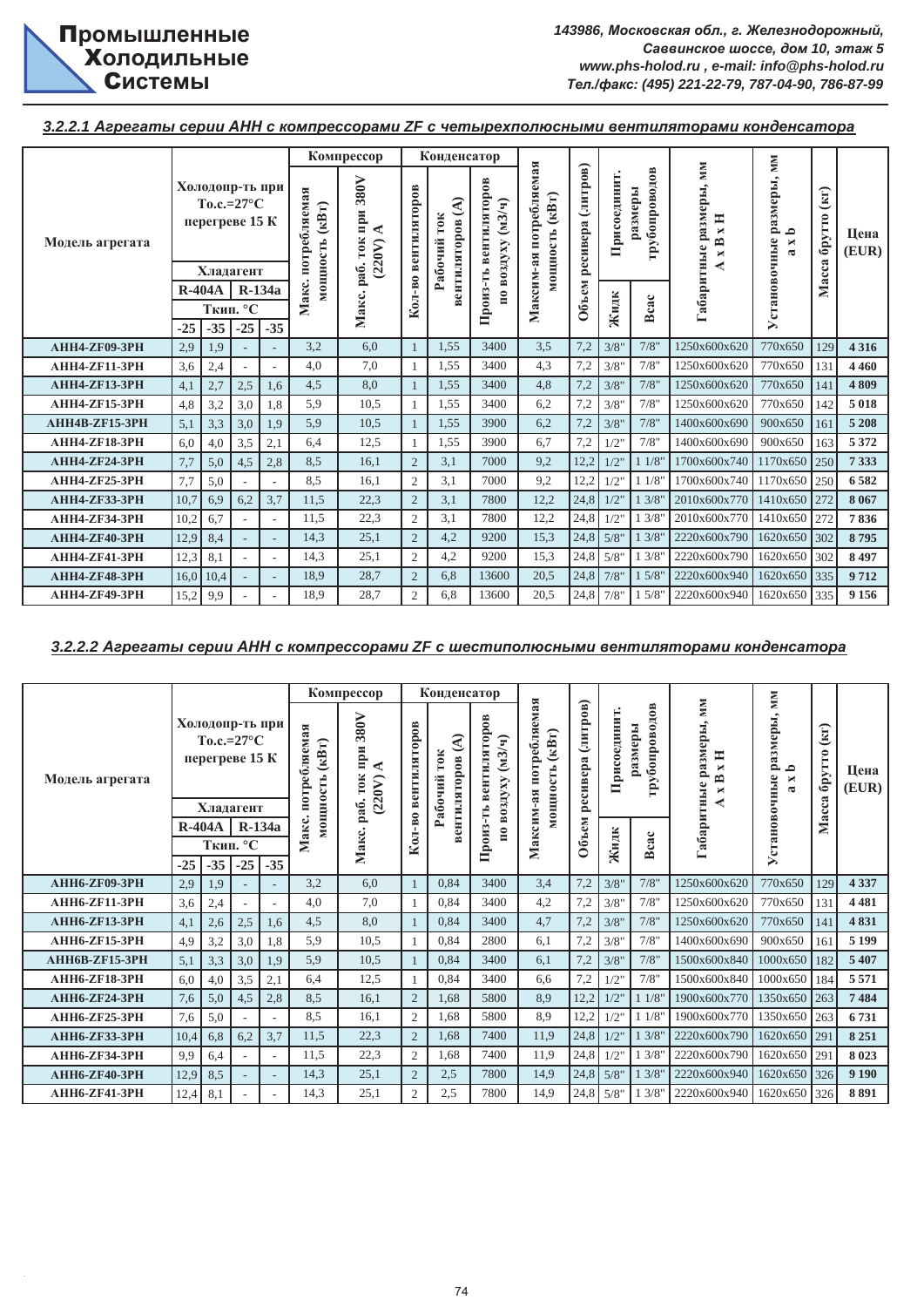3.2.2.3 Агрегаты серии АНН с компрессорами ZF-EVI с четырехполюсными вентиляторами конденсатора

|                          |          |                                                                       |                                              | Компрессор                      |                | Конденсатор                        |                                          |                                                       |                   |            |                                        |                                                                               | MМ                                                          |                                           |               |
|--------------------------|----------|-----------------------------------------------------------------------|----------------------------------------------|---------------------------------|----------------|------------------------------------|------------------------------------------|-------------------------------------------------------|-------------------|------------|----------------------------------------|-------------------------------------------------------------------------------|-------------------------------------------------------------|-------------------------------------------|---------------|
| Модель агрегата          |          | Холодопр-ть при<br>$To.c.=27^{\circ}C$<br>перегреве 15 К<br>Хладагент | потребляемая<br>$(\kappa B\tau)$<br>мощность | 380V<br>при<br>◀<br>(220V)<br>ε | вентиляторов   | €<br>10K<br>зентиляторов<br>абочий | вентиляторов<br>$(M3/\gamma)$<br>ахХибоя | потребляемая<br>$\mathbf{KB}$ T)<br>мощность<br>$-35$ | ресивера (литров) | Присоедини | $\frac{8}{2}$<br>грубопровод<br>азмеры | <b>MM</b><br>$\bullet$<br>Габаритные размеры<br>Ħ<br>×<br>B<br>$\blacksquare$ | размеры,<br>م<br>Установочные<br>$\blacksquare$<br>$\alpha$ | $\left( K\Gamma\right)$<br>брутто<br>acca | Цена<br>(EUR) |
|                          | $R-404A$ |                                                                       |                                              | 'ಹೆ<br>2                        | -B0            |                                    |                                          |                                                       |                   |            |                                        |                                                                               |                                                             | Σ                                         |               |
|                          |          | Ткип. °С                                                              | Макс.                                        | Макс.                           | Кол            |                                    | Произ-ть                                 | Максим                                                | Объем             | Жидк       | Bcac                                   |                                                                               |                                                             |                                           |               |
|                          | $-25$    | $-35$                                                                 |                                              |                                 |                |                                    |                                          |                                                       |                   |            |                                        |                                                                               |                                                             |                                           |               |
| AHH4-ZF13KVE-3PH         | 6        | 4,1                                                                   | 4,8                                          | 9,0                             |                | 1,55                               | 3900                                     | 5,1                                                   | 7,2               | 1/2"       | 11/8"                                  | 1400x600x690                                                                  | 900x650                                                     | 165                                       | 6 3 8 7       |
| AHH4-ZF18KVE-3PH         | 8,4      | 5,8                                                                   | 8.0                                          | 13,0                            | $\mathbf{2}$   | 3,1                                | 7000                                     | 8.7                                                   | 7,2               | 1/2"       | 11/8                                   | 1670x600x740                                                                  | 1170x650 200                                                |                                           | 7613          |
| <b>AHH4-ZFD18KVE-3PH</b> | 8,4      | 5,8                                                                   | 8,0                                          | 13,0                            | $\overline{2}$ | 3,1                                | 7000                                     | 8,7                                                   | 7,2               | 1/2"       | 11/8                                   | 1670x600x740                                                                  | 1170x650                                                    | 200                                       | 8695          |
| AHH4-ZF24KVE-3PH         | 10,6     | 7,2                                                                   | 10,3                                         | 16.0                            | $\overline{2}$ | 3,1                                | 7800                                     | 11,0                                                  | 12,2              | 5/8"       | 13/8'                                  | 1900x600x770                                                                  | 1350x650 272                                                |                                           | 8970          |
| AHH4-ZF25KVE-3PH         | 11,25    | 7,8                                                                   | 10,3                                         | 16,0                            | $\overline{2}$ | 3,1                                | 7800                                     | 11,0                                                  | 12,2              | 5/8"       | 13/8'                                  | 1900x600x770                                                                  | 1350x650 272                                                |                                           | 7807          |
| АНН4-ZF33KVE-3PH         | 14,3     | 9,7                                                                   | 13,5                                         | 21,4                            | $\overline{c}$ | 4,2                                | 9200                                     | 14,5                                                  | 12,2              | 5/8"       | 13/8"                                  | 2220x600x790                                                                  | 1620x650 297                                                |                                           | 10 068        |
| AHH4-ZF34KVE-3PH         | 14,9     | 10,3                                                                  | 13,5                                         | 21,4                            | $\overline{c}$ | 4,2                                | 9200                                     | 14,5                                                  | 12,2              | 5/8"       | 13/8'                                  | 2220x600x790                                                                  | 1620x650 297                                                |                                           | 9 2 2 6       |
| AHH4-ZF40KVE-3PH         | 18,6     | 12,1                                                                  | 17,5                                         | 27,0                            | $\overline{c}$ | 6,8                                | 13600                                    | 19,1                                                  | 24,8              | 7/8"       | 5/8'                                   | 2220x600x940                                                                  | 1620x650                                                    | 333                                       | 11 644        |
| AHH4-ZF41KVE-3PH         | 18,1     | 12,6                                                                  | 17,5                                         | 27,0                            | $\overline{2}$ | 6,8                                | 13600                                    | 19,1                                                  | 24,8              | 7/8"       | 15/8                                   | 2220x600x940                                                                  | 1620x650 333                                                |                                           | 10 515        |
| AHH4-ZF48KVE-3PH         | 21,3     | 14,9                                                                  | 23,5                                         | 30,6                            | $\overline{2}$ | 6,8                                | 13600                                    | 25,1                                                  | 24,8              | 7/8"       | 15/8'                                  | 2220x600x940                                                                  | 1620x650 342                                                |                                           | 12 073        |
| <b>AHH4-ZF49KVE-3PH</b>  | 20,3     | 14,2                                                                  | 23,5                                         | 30,6                            | $\overline{2}$ | 6,8                                | 13600                                    | 25,1                                                  |                   | 24,8 7/8"  | 15/8"                                  | 2220x600x940                                                                  | 1620x650 342                                                |                                           | 10 684        |

3.2.2.4 Агрегаты серии АНН с компрессорами ZF-EVI с шестиполюсными вентиляторами конденсатора

|                                      |       |                                                                       |                                                                                      | Компрессор                                                   |                                  | Конденсатор                  |                                                                             |                                                            |                      |                       |                                                                    |                                                                           | MМ                                                                                 |                                                |               |
|--------------------------------------|-------|-----------------------------------------------------------------------|--------------------------------------------------------------------------------------|--------------------------------------------------------------|----------------------------------|------------------------------|-----------------------------------------------------------------------------|------------------------------------------------------------|----------------------|-----------------------|--------------------------------------------------------------------|---------------------------------------------------------------------------|------------------------------------------------------------------------------------|------------------------------------------------|---------------|
| Модель агрегата                      |       | Холодопр-ть при<br>$To.c.=27^{\circ}C$<br>перегреве 15 К<br>Хладагент | ебляемая<br>$\mathbf{R}(\mathbf{B}\mathbf{T})$<br>мощност<br>Ě<br>$\mathbf{\hat{e}}$ | 380V<br>Ê<br>⋖<br>$\blacktriangleright$<br>$\tilde{a}$<br>್ಡ | ентиляторов<br>₫                 | TOK<br>ентиляторов<br>абочий | $\mathbf{a}$<br>илятор<br>$3/\mathbf{q}$<br>Σ<br>ÊН<br>R<br>возду<br>മ<br>⊨ | ЯЯ<br>ä<br>ребля<br>кBт)<br>5<br>ĊЪ<br>∊<br>мощно<br>$-85$ | (литров)<br>ресивера | ЦЦ<br>نه<br>కి<br>ŭфп | $\frac{8}{2}$<br>азмеры<br>⊝<br>≃<br>odno <sub>0</sub><br>ڡ<br>rpy | MМ<br>$\bullet$<br>размеры<br>$\blacksquare$<br>×<br>≏<br>Габаритные<br>× | меры<br>$\tilde{\phantom{a}}$<br>ಡ<br>2<br>≏<br>ه<br>×<br>чны<br>$\mathbf{\alpha}$ | $\left( \text{KT}\right)$<br>S<br>6pxT<br>acca | Цена<br>(EUR) |
|                                      |       | $R-404A$                                                              | akc.                                                                                 | 2                                                            | $\overline{B}$<br>$\overline{5}$ |                              | Произ-т<br>$\mathbf{r}$                                                     | аксим                                                      | Объем                |                       |                                                                    |                                                                           | станово                                                                            | Ż                                              |               |
|                                      |       | Ткип. °С                                                              | Σ                                                                                    | Макс                                                         | s                                |                              |                                                                             | Σ                                                          |                      | Жидк                  | Bcac                                                               |                                                                           |                                                                                    |                                                |               |
|                                      | $-25$ | $-35$                                                                 |                                                                                      |                                                              |                                  |                              |                                                                             |                                                            |                      |                       |                                                                    |                                                                           | ⋋                                                                                  |                                                |               |
| AHH6-ZF13KVE-3PH                     | 6     | 4,1                                                                   | 4,8                                                                                  | 9.0                                                          |                                  | 0,84                         | 3400                                                                        | 5,0                                                        | 7,2                  | $1/2$ "               | 11/8"                                                              | 1500x600x840                                                              | 1000x650                                                                           | 183                                            | 6 6 0 2       |
| AHH6-ZF18KVE-3PH                     | 8.3   | 5,8                                                                   | 8.0                                                                                  | 13,0                                                         | $\overline{2}$                   | 1,68                         | 5800                                                                        | 8,4                                                        | 7,2                  | 1/2"                  | 11/8                                                               | 1900x600x770                                                              | 1350x650 218                                                                       |                                                | 7742          |
| <b>AHH6-ZFD18KVE-3PH</b>             | 8.3   | 5,8                                                                   | 8,0                                                                                  | 13,0                                                         | $\overline{2}$                   | 1,68                         | 5800                                                                        | 8,4                                                        | 7,2                  | 1/2"                  | 11/8'                                                              | 1900x600x770                                                              | 1350x650 218                                                                       |                                                | 8823          |
| AHH6-ZF24KVE-3PH<br>AHH6-ZF25KVE-3PH | 10,5  | 7,2                                                                   | 10,3                                                                                 | 16,0                                                         | $\overline{2}$                   | 1,68                         | 7400                                                                        | 10,7                                                       | 12,2                 | 5/8"                  | 13/8'                                                              | 2220x600x790                                                              | 1620x650 290                                                                       |                                                | 9 1 5 8       |
|                                      | 11,2  | 7,8                                                                   | 10,3                                                                                 | 16,0                                                         | $\overline{2}$                   | 1,68                         | 7400                                                                        | 10,7                                                       | 12,2                 | 5/8"                  | 13/8'                                                              | 2220x600x790                                                              | 1620x650 290                                                                       |                                                | 7986          |
| AHH6-ZF33KVE-3PH                     | 14,3  | 9,8                                                                   | 13,5                                                                                 | 21,4                                                         | $\overline{2}$                   | 2.5                          | 7800                                                                        | 14,1                                                       | 12,2                 | 5/8"                  | 13/8                                                               | 2220x600x940                                                              | 1620x650 322                                                                       |                                                | 10 447        |
| AHH6-ZF34KVE-3PH                     | 14,9  | 10,4                                                                  | 13,5                                                                                 | 21,4                                                         | $\overline{2}$                   | 2,5                          | 7800                                                                        | 14,1                                                       | 12,2                 | 5/8"                  | 13/8'                                                              | 2220x600x940                                                              | 1620x650 322                                                                       |                                                | 9704          |

Стандартная комплектация:

1 Спиральный герметичный компрессор

2 Нагреватель картера компрессора

3 Запорные вентили "Rotalock" на нагнетании и всасывании компрессора

- 4 Экономайзер
- 5 Датчик нагнетания (для компрессоров с кодом двигателя TFD)
- 6 Конденсатор воздушного охлаждения
- 7 Регулятор скорости вращения вентиляторов конденсаторов
- 8 Реле давления (сдвоенное) высокое-низкое
- 9 Стекло смотровое с индикатором влажности на жидкостную линию
- 10 Фильтры на жидкостную линию и линию всасывания
- 11 Жидкостной ресивер с вентилями "Rotalock" и плавкой вставкой
- 12 Силовой электрический щит
- 13 Рама и декоративные панели

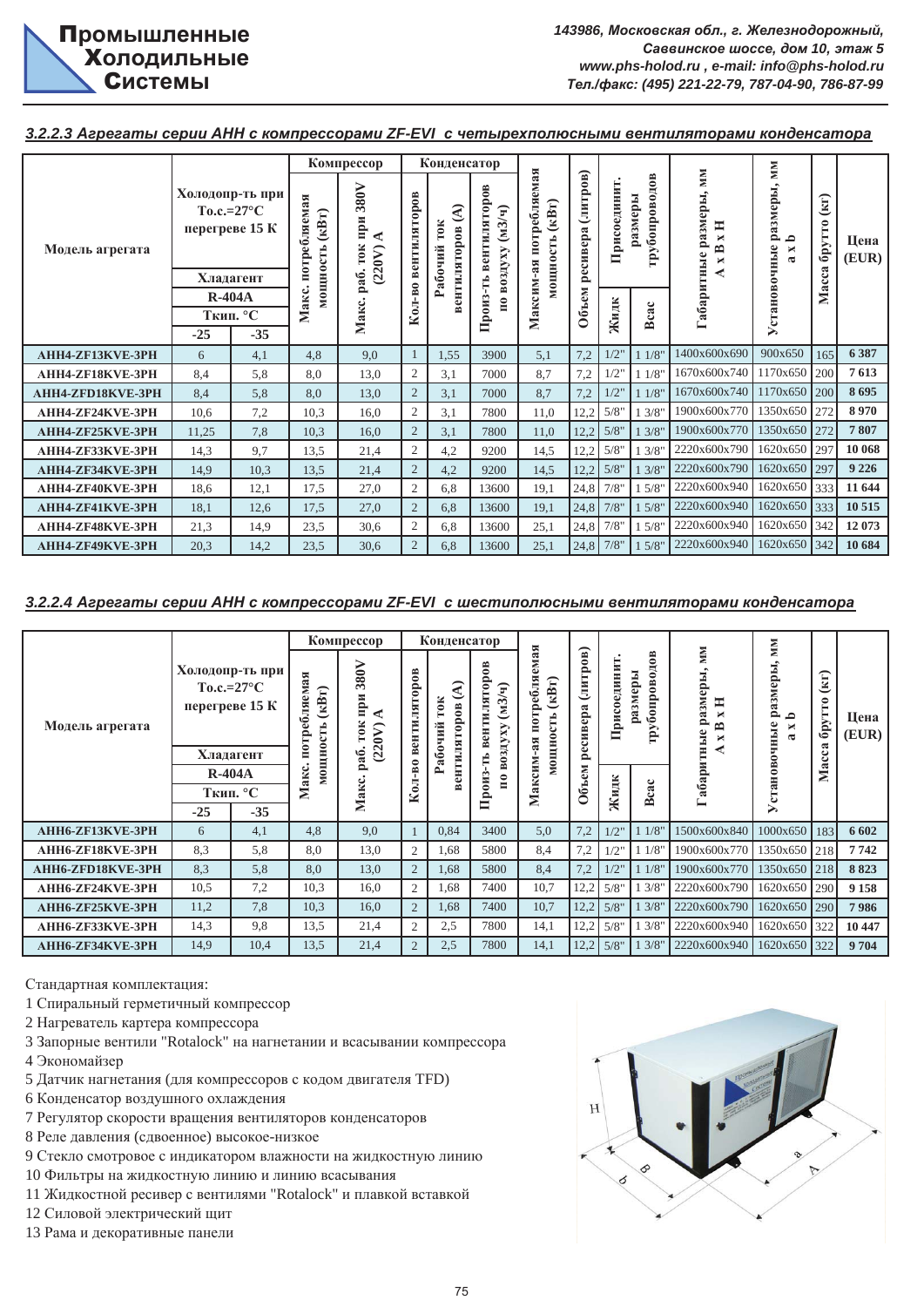$143986$ , Московская обл., г. Железнодорожный,  $Ca$ ввинское шоссе, дом 10, этаж 5 *www.phs-holod.ru , e-mail: info@phs-holod.ru Ɍɟɥ./ɮɚɤɫ: (495) 221-22-79, 787-04-90, 786-87-99*

 $3.2.3$  **Агрегаты среднетемпературные двухкомпрессорные уличного исполнения серии АСН.** 

- 1 Спиральные герметичные компрессоры с уравнивание трубкой по маслу
- 2 Нагреватель картера компрессора
- 3 Запорные вентили "Rotalock" на нагнетании и всасывании компрессора
- 4 Конденсатор воздушного охлаждения
- 5 Регулятор скорости вращения вентиляторов конденсаторов
- 6 Реле давления (сдвоенное) высокое-низкое
- 7 Стекло смотровое с индикатором влажности на жидкостную линию
- 8 Фильтр осушитель на жидкостную линию
- 9 Фильтр на всасывающую линию
- 10 Шаровые запорные вентили
- 11 Система отделения и возврата масла в составе: маслоотделитель, масляный фильтр, стекло смотровое, шаровый вентиль
- 12 Обратные клапаны на линию нагнетания и жидкостную линию после конденсатора
- 13 Жидкостной ресивер с вентилями "Rotalock" и плавкой вставкой
- 14 Силовой электрический щит
- 15 Рама и декоративные панели



|                        |                                   |                                    |          |                                      | Компрессор                                              |                     | Конденсатор                     |                                            |                                          |                         |              |                          |                                                     |                                                                   |                                  |               |
|------------------------|-----------------------------------|------------------------------------|----------|--------------------------------------|---------------------------------------------------------|---------------------|---------------------------------|--------------------------------------------|------------------------------------------|-------------------------|--------------|--------------------------|-----------------------------------------------------|-------------------------------------------------------------------|----------------------------------|---------------|
| Модель агрегата        | Холодопр-ть при<br>перегреве 10 К | To.c.= $27^{\circ}$ C<br>Хладагент |          | Макс. потребляемая<br>мощность (кВт) | 380V<br>раб. ток при<br>◀<br>(220V)                     | Кол-во вентиляторов | венгиляторов (А)<br>Рабочий ток | Произ-ть вентиляторов<br>по воздуху (м3/ч) | Максим-ая потребляемая<br>иощность (кВт) | Объем ресивера (литров) | Присоединит. | трубопроводов<br>размеры | Габаритные размеры, мм<br>xH<br>m<br>$\blacksquare$ | Установочные размеры, мм<br>م<br>$\blacksquare$<br>$\mathfrak{a}$ | $\left($ KIT)<br>брутто<br>Масса | Цена<br>(EUR) |
|                        | <b>R-404A</b>                     |                                    | $R-134a$ |                                      |                                                         |                     |                                 |                                            |                                          |                         |              |                          |                                                     |                                                                   |                                  |               |
|                        |                                   | Ткип. $\overline{C}$               |          |                                      | Макс.                                                   |                     |                                 |                                            |                                          |                         | Жидк         | Bcac                     |                                                     |                                                                   |                                  |               |
|                        | $\bf{0}$<br>$-10$                 | $\mathbf{0}$                       | $-10$    |                                      |                                                         |                     |                                 |                                            |                                          |                         |              |                          |                                                     |                                                                   |                                  |               |
|                        |                                   |                                    |          |                                      | Агрегаты с четырехполюсными вентиляторами конденсатора. |                     |                                 |                                            |                                          |                         |              |                          |                                                     |                                                                   |                                  |               |
| <b>ACH4-2*ZB15-3PH</b> | 7,1<br>10,0                       | 6,8                                | 4,5      | 6,0                                  | 8,6                                                     | 1                   | 1,55                            | 3900                                       | 6,3                                      | 12.2                    | 1/2          | 7/8"                     | 1980x600x690                                        | 1480x650                                                          | 199                              | 7575          |
| <b>ACH4-2*ZB19-3PH</b> | 8,8<br>12,2                       | 7,9                                | 5,2      | 6,0                                  | 13,0                                                    | $\mathbf{1}$        | 1,8                             | 4600                                       | 6,3                                      | 12,2                    | 5/8"         | 11/8"                    | 2100x600x850                                        | 1600x650                                                          | 227                              | 7846          |
| <b>ACH4-2*ZB21-3PH</b> | 15,1<br>10,8                      | 10,0                               | 6,6      | 7,2                                  | 14,4                                                    | $\overline{2}$      | 3,1                             | 7000                                       | 7,9                                      | 12,2                    | 5/8          | 11/8"                    | 2250x600x750                                        | 1750x650                                                          | 235                              | 8 2 8 1       |
| <b>ACH4-2*ZB26-3PH</b> | 12,1<br>16,9                      | 11,4                               | 7,6      | 8,4                                  | 17,8                                                    | $\overline{c}$      | 3,1                             | 7000                                       | 9,1                                      | 12,2                    | 5/8'         | 11/8                     | 2250x600x750                                        | 1750x650                                                          | 233                              | 8610          |
| <b>ACH4-2*ZB30-3PH</b> | 14,4<br>20,0                      | 13,5                               | 8,9      | 9,6                                  | 20,6                                                    | $\overline{2}$      | 3,1                             | 7800                                       | 10,3                                     | 12,2                    | 7/8'         | 13/8"                    | 2450x600x750                                        | 1950x650                                                          | 264                              | 8937          |
| ACH4-2*ZB38-3PH        | 17,9<br>25,0                      | 16,7                               | 11,0     | 11,6                                 | 25,6                                                    | $\overline{c}$      | 3,6                             | 9200                                       | 12,3                                     | 12.2                    | 7/8'         | 13/8"                    | 2150x700x1650                                       | 1670x750                                                          | 356                              | 10 240        |
| <b>ACH4-2*ZB45-3PH</b> | 21,6<br>30,1                      | 20,3                               | 13,4     | 13,2                                 | 26,2                                                    | $\overline{4}$      | 6,2                             | 14000                                      | 14,5                                     | 24,8                    | 7/8'         | 13/8"                    | 2350x700x1550                                       | 1870x750                                                          | 383                              | 11 321        |
| <b>ACH4-2*ZB50-3PH</b> | 24,8<br>34,7                      | 22,6                               | 15,2     | 16.6                                 | 29,2                                                    | $\overline{4}$      | 6,2                             | 14000                                      | 17,9                                     | 24,8                    | 1/8          | 1.5/8"                   | 2850x800x1650                                       | 2370x850                                                          | 464                              | 12712         |
| <b>ACH4-2*ZB58-3PH</b> | 28,0<br>39,1                      | 25,6                               | 17,1     | 18,0                                 | 30,8                                                    | $\overline{4}$      | 6,2                             | 15600                                      | 19,3                                     | 24,8                    | 1/8"         | 15/8"                    | 3050x800x1650                                       | 2570x850                                                          | 488                              | 13 279        |
| <b>ACH4-2*ZB66-3PH</b> | 30,9<br>42,6                      | 28,8                               | 19,4     | 19,8                                 | 35,0                                                    | $\overline{4}$      | 6,2                             | 15600                                      | 21,1                                     | 24,8                    | 1/8"         | 15/8"                    | 3050x800x1700                                       | 2570x850                                                          | 497                              | 13827         |
|                        |                                   |                                    |          |                                      | Агрегаты с шестиполюсными вентиляторами конденсатора.   |                     |                                 |                                            |                                          |                         |              |                          |                                                     |                                                                   |                                  |               |
| <b>ACH6-2*ZB15-3PH</b> | 7,1<br>10,0                       | 6,8                                | 4,5      | 6,0                                  | 8,6                                                     |                     | 0.84                            | 3400                                       | 6,2                                      | 12,2                    | 1/2          | 7/8"                     | 2100x600x850                                        | 1600x650                                                          | 1223                             | 7881          |
| <b>ACH6-2*ZB19-3PH</b> | 8,8<br>12,2                       | 7,9                                | 5,2      | 6,0                                  | 13,0                                                    | $\overline{c}$      | 1,68                            | 5700                                       | 6,4                                      | 12,2                    | 5/8"         | 11/8"                    | 2250x600x750                                        | 1750x650                                                          | 233                              | 8 3 6 6       |
| <b>ACH6-2*ZB21-3PH</b> | 14,7<br>10,6                      | 9,9                                | 6,6      | 7,2                                  | 14,4                                                    | $\sqrt{2}$          | 1,68                            | 5800                                       | 7,6                                      | 12.2                    | $5/8$        | 11/8"                    | 2450x600x750                                        | 1950x650                                                          | 250                              | 8 5 4 2       |
| <b>ACH6-2*ZB26-3PH</b> | 12,4<br>17,4                      | 11,6                               | 7,6      | 8,4                                  | 17,8                                                    | $\overline{2}$      | 1,68                            | 7400                                       | 8.8                                      | 12,2                    | 5/8'         | 11/8"                    | 2700x600x800                                        | 2200x650                                                          | 269                              | 9 0 9 4       |
| ACH6-2*ZB30-3PH        | 14,3<br>19,8                      | 13,3                               | 8,9      | 9,6                                  | 20,6                                                    | $\overline{2}$      | 1,68                            | 7400                                       | 10,0                                     | 12,2                    | 7/8'         | 13/8"                    | 2700x600x800                                        | 2200x650                                                          | 285                              | 9 2 9 6       |
| <b>ACH6-2*ZB38-3PH</b> | 17,9<br>25,0                      | 16,7                               | 11,1     | 11,6                                 | 25,6                                                    | $\overline{4}$      | 3,36                            | 11400                                      | 11,4                                     | 12,2                    | 7/8"         | 13/8"                    | 2350x700x1550                                       | 1870x750                                                          | 372                              | 11 121        |
| <b>ACH6-2*ZB45-3PH</b> | 21,2<br>29,5                      | 20,1                               | 13,3     | 13,2                                 | 26,2                                                    | $\overline{4}$      | 3,36                            | 11600                                      | 14,0                                     | 24,8                    | 7/8          | 13/8"                    | 2600x700x1550                                       | 2120x750                                                          | 404                              | 11 683        |
| ACH6-2*ZB50-3PH        | 25,5<br>35,8                      | 22,9                               | 15,3     | 16,6                                 | 29,2                                                    | $\overline{4}$      | 3,36                            | 14800                                      | 17,4                                     | 24,8                    | 1/8"         | 15/8"                    | 3250x800x1650                                       | 2770x850                                                          | 520                              | 13 460        |
| <b>ACH6-2*ZB58-3PH</b> | 27,8<br>38,8                      | 25,4                               | 17,1     | 18,0                                 | 30,8                                                    | $\overline{4}$      | 3,36                            | 14800                                      | 18,8                                     | 24,8                    | 1/8"         | 15/8"                    | 3250x800x1650                                       | 2770x850                                                          | 1520                             | 13776         |
| <b>ACH6-2*ZB66-3PH</b> | 32,4<br>45,2                      | 29,6                               | 19,7     | 19.8                                 | 35,0                                                    | $\overline{4}$      | 5.0                             | 15600                                      | 21,0                                     | 24,8                    | 1/8"         | 15/8"                    | 3250x800x1750                                       | 2770x850                                                          | 562                              | 15 15 3       |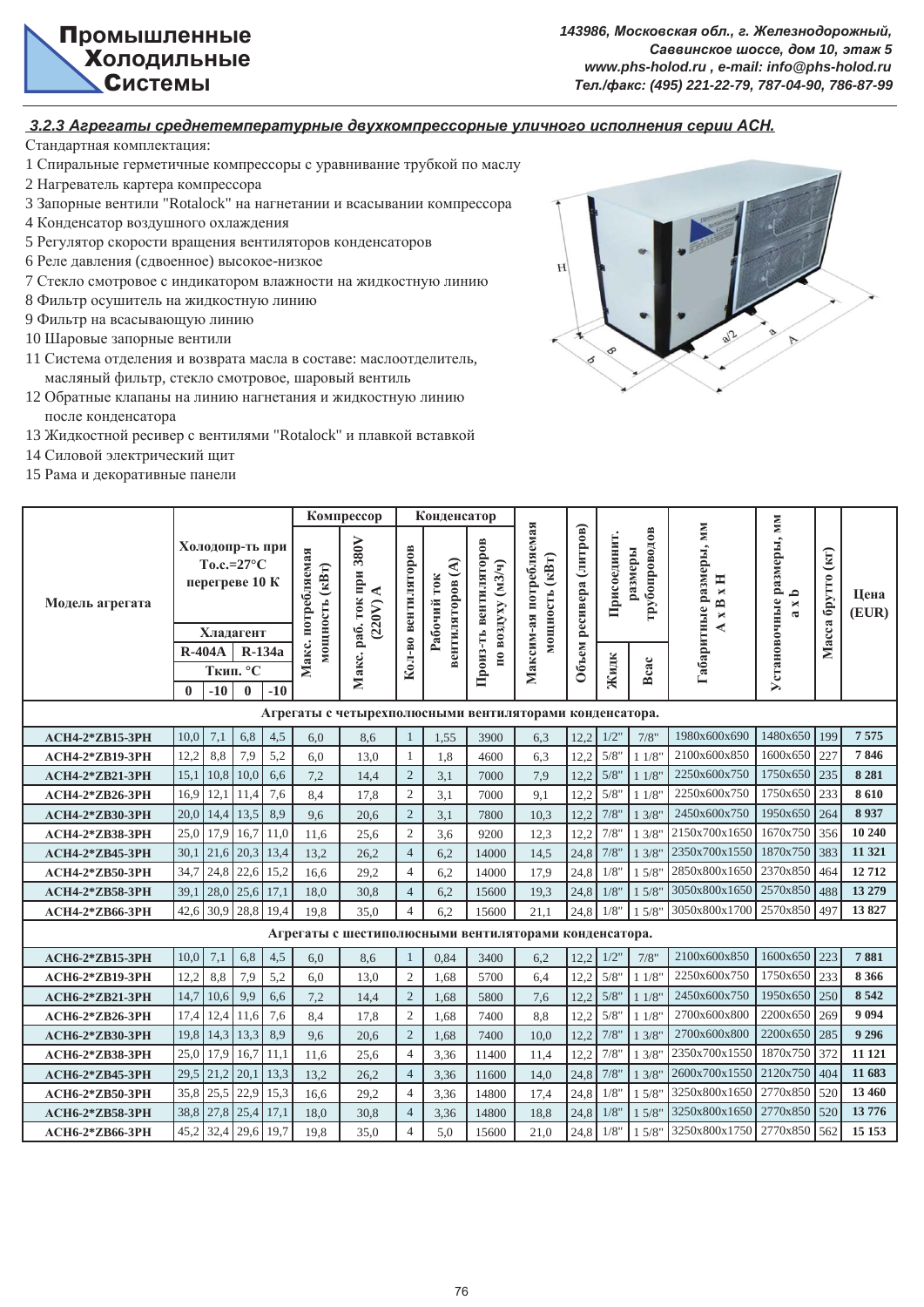

#### *3.2.4. Ⱥɝɪɟɝɚɬɵ ɫɪɟɞɧɟɬɟɦɩɟɪɚɬɭɪɧɵɟ ɭɥɢɱɧɨɝɨ ɢɫɩɨɥɧɟɧɢɹ ɫɟɪɢɢ Ⱥɋɇɉ ɫ ɤɨɦɩɟɪɫɫɨɪɚɦɢ Pluscom*

Стандартная комплектация:

- 1 Поршневой полугерметичный компрессор
- 2 Нагреватель картера компрессора
- 3 Вибровставка на нагретании компрессора
- 4 Вибровставка на всасывании компрессора.
- 5 Частотный регулятор производительности (для моделей АСНПР).
- 6 Конденсатор воздушного охлаждения
- 7 Регулятор скорости вращения вентиляторов конденсаторов
- 8 Реле давления (сдвоенное) высокое-низкое
- 9 Стекло смотровое с индикатором влажности на жидкостную линию
- 10 Фильтр осушитель на жидкостную линию
- 11 Фильтр на всасывающую линию (поставляется в комплекте с агрегатом).
- 12 Жидкостной ресивер с вентилями "Rotalock" и плавкой вставкой
- 13 Силовой электрический щит
- 14 Рама и декоративные панели



Внимание Любой стандартный агрегат можно оснастить клапаном регуливания производительности для одного блока цилиндров (100%-50%) и контроллером управления производительностью. Стоимосить данной опции - 570 евро.

|                              |               |                                                                       |          |        |                                      | Компрессор                                              |                     | Конденсатор                     |                                            |                                          |                         |              |                          |                                                                      |                                                         |                        |               |
|------------------------------|---------------|-----------------------------------------------------------------------|----------|--------|--------------------------------------|---------------------------------------------------------|---------------------|---------------------------------|--------------------------------------------|------------------------------------------|-------------------------|--------------|--------------------------|----------------------------------------------------------------------|---------------------------------------------------------|------------------------|---------------|
| Модель агрегата              | <b>R-404A</b> | Холодопр-ть при<br>$To.c.=27^{\circ}C$<br>перегреве 10 К<br>Хладагент |          | R-134a | Макс. потребляемая<br>мощность (кВт) | Макс. раб. ток при 380V<br>(220V)                       | Кол-во вентиляторов | вентиляторов (А)<br>Рабочий ток | Произ-ть вентиляторов<br>по воздуху (м3/ч) | Максим-ая потребляемая<br>мощность (кВт) | Объем ресивера (литров) | Присоединит. | трубопроводов<br>размеры | <b>MM</b><br>Габаритные размеры,<br>$\mathbf{H} \mathbf{x}$<br>$x$ B | Установочные размеры, мм<br>م<br>×<br>$\mathbf{\alpha}$ | брутто (кг)<br>Macca ( | Цена<br>(EUR) |
|                              |               |                                                                       | Ткип. °С |        |                                      |                                                         |                     |                                 |                                            |                                          |                         | Жидк         | Bcac                     |                                                                      |                                                         |                        |               |
|                              | $\mathbf{0}$  | $-10$                                                                 | $\bf{0}$ | $-10$  |                                      |                                                         |                     |                                 |                                            |                                          |                         |              |                          |                                                                      |                                                         |                        |               |
|                              |               |                                                                       |          |        |                                      | Агрегаты с четырехполюсными вентиляторами конденсатора. |                     |                                 |                                            |                                          |                         |              |                          |                                                                      |                                                         |                        |               |
| <b>АСНП4-НGX22P/125-4S</b>   | 7,9           | 5,6                                                                   | 5,5      | 3,6    | 3,7                                  | 6,3                                                     | $\mathbf{1}$        | 1,55                            | 3400                                       | 4,0                                      | 4,5                     | $1/2$ '      | 7/8"                     | 1550x600x620                                                         | 1050x650                                                | 191                    | 5 301         |
| <b>АСНПР4-НGX22P/125-4S</b>  | 10,0          | 7,6                                                                   | 7,5      | 4,9    | 3,7                                  | 6,3                                                     | $\overline{1}$      | 1,55                            | 3900                                       | 4,0                                      | 7,2                     | 1/2"         | 7/8"                     | 1700x600x690                                                         | 1200x650                                                | 229                    | 8 4 4 2       |
| <b>АСНП4-НGX22P/160-4S</b>   | 9.9           | 7,0                                                                   | 6,8      | 4,4    | 4,4                                  | 7,4                                                     | $\mathbf{1}$        | 1,55                            | 3900                                       | 4,7                                      | 7,2                     | 1/2"         | 7/8"                     | 1700x600x690                                                         | 1200x650                                                | 211                    | 5 4 7 6       |
| ACHIIP4-HGX22P/160-4S        | 11,8          | 9,4                                                                   | 9,2      | 6,0    | 4,4                                  | 7,4                                                     | $\mathbf{1}$        | 1,8                             | 4600                                       | 4,8                                      | 7,2                     | 5/8"         | 11/8"                    | 1800x600x840                                                         | 1300x650                                                | 256                    | 8638          |
| <b>АСНП4-НGX22P/190-4S</b>   | 12,2          | 8,8                                                                   | 8,4      | 5,6    | 5,7                                  | 9,3                                                     | $\overline{1}$      | 1,8                             | 4600                                       | 6,1                                      | 7,2                     | 5/8"         | 11/8"                    | 1800x600x840                                                         | 1300x650                                                | 235                    | 5698          |
| ACHIIP4-HGX22P/190-4S        | 15,4          | 11,9                                                                  | 11,4     | 7,6    | 5,7                                  | 9,3                                                     | $\sqrt{2}$          | 3.1                             | 7000                                       | 6,4                                      | 7,2                     | 5/8          | 11/8"                    | 1970x600x740                                                         | 1450x650                                                | 267                    | 9 0 4 7       |
| АСНП4-НGX34P/215-4S          | 14,3          | 9,9                                                                   | 9,4      | 6,0    | 6,1                                  | 10,5                                                    | $\overline{2}$      | 3,1                             | 7000                                       | 6,8                                      | 7,2                     | 5/8"         | 11/8"                    | 2150x600x740                                                         | 1640x650                                                | 267                    | 6802          |
| ACHIIP4-HGX34P/215-4S        | 17,5          | 13,2                                                                  | 12,6     | 8,1    | 6,1                                  | 10,5                                                    | $\overline{2}$      | 3,1                             | 7800                                       | 6,8                                      | 7,2                     | 7/8'         | 11/8                     | 2270x600x770                                                         | 1760x650                                                | 301                    | 10 10 8       |
| <b>АСНП4-НGX34P/255-4S</b>   | 17,0          | 11,9                                                                  | 11,2     | 7,2    | 7,5                                  | 12,6                                                    | $\overline{2}$      | 3,1                             | 7800                                       | 8,2                                      | 7,2                     | 7/8"         | 11/8                     | 2270x600x770                                                         | 1760x650                                                | 280                    | 7 0 6 6       |
| ACHIIP4-HGX34P/255-4S        | 21,8          | 15,8                                                                  | 15,0     | 9,7    | 7,5                                  | 12,6                                                    | $\overline{2}$      | 4,2                             | 9200                                       | 8,5                                      | 7,2                     | 7/8'         | 13/8                     | 2550x600x790                                                         | 2000x650                                                | 322                    | 10 399        |
| АСНП4-НGХ34Р/315-4S          | 20,8          | 14,7                                                                  | 13,4     | 8,7    | 8.9                                  | 16,3                                                    | $\overline{2}$      | 4,2                             | 9200                                       | 9,9                                      | 12,2                    | 7/8'         | 13/8                     | 2550x600x790                                                         | 2000x650                                                | 305                    | 7584          |
| <b>АСНПР4-НGX34P/315-4S</b>  | 24,3          | 18,7                                                                  | 17,5     | 12,0   | 8.9                                  | 16,3                                                    | $\mathfrak{2}$      | 4,2                             | 9200                                       | 9,9                                      | 12,2                    | 7/8"         | 13/8"                    | 2550x600x790                                                         | 2000x650                                                | 331                    | 10756         |
| <b>АСНП4-НGX34P/380-4S</b>   | 23,7          | 17,0                                                                  | 16,2     | 10,7   | 11,1                                 | 18,7                                                    | $\overline{2}$      | 4,2                             | 9200                                       | 12,1                                     | 12,2                    | 7/8"         | 13/8                     | 2550x600x790                                                         | 2000x650                                                | 310                    | 7965          |
| ACHIIP4-HGX34P/380-4S        | 31,1          | 23,7                                                                  | 22,5     | 14.7   | 11,1                                 | 18,7                                                    | $\mathfrak{2}$      | 6,8                             | 13600                                      | 12,7                                     | 12,2                    | 7/8"         | 15/8                     | 2550x600x940                                                         | 2000x650                                                | 355                    | 11 556        |
|                              |               |                                                                       |          |        |                                      | Агрегаты с шестиполюсными вентиляторами конденсатора.   |                     |                                 |                                            |                                          |                         |              |                          |                                                                      |                                                         |                        |               |
| АСНП6-HGX22P/125-4S          | 7,7           | 5,5                                                                   | 5,5      | 3,6    | 3,7                                  | 6,3                                                     | $\mathbf{1}$        | 0,84                            | 3400                                       | 3,9                                      | 4,5                     | $1/2$ '      | 7/8"                     | 1550x600x620                                                         | 1050x650                                                | 195                    | 5 2 6 7       |
| <b>АСНПР6-НGX22P/125-4S</b>  | 10,0          | 7,6                                                                   | 7,5      | 4,9    | 3,7                                  | 6,3                                                     | $\mathbf{1}$        | 0,84                            | 3400                                       | 3,9                                      | 7,2                     | $1/2$ "      | 7/8"                     | 1700x600x840                                                         | 1200x650                                                | 251                    | 8592          |
| <b>АСНП6-НGX22P/160-4S</b>   | 9,9           | 7,0                                                                   | 6,8      | 4,4    | 4,4                                  | 7,4                                                     | $\mathbf{1}$        | 0,84                            | 3400                                       | 4,6                                      | 7,2                     | $1/2$ "      | 7/8"                     | 1700x600x840                                                         | 1200x650                                                | 233                    | 5 6 27        |
| ACHIIP6-HGX22P/160-4S        | 11,8          | 9,4                                                                   | 9,2      | 6,0    | 4,4                                  | 7,4                                                     | $\mathfrak{2}$      | 0,84                            | 5700                                       | 4,8                                      | 7,2                     | 5/8"         | 11/8                     | 1800x600x740                                                         | 1300x650                                                | 265                    | 9 0 0 0       |
| <b>АСНП6-НGX22P/190-4S</b>   | 12,2          | 8,8                                                                   | 8,4      | 5,6    | 5,7                                  | 9,3                                                     | 2                   | 1,68                            | 5700                                       | 6,1                                      | 7,2                     | 5/8"         | 11/8"                    | 1800x600x740                                                         | 1300x650                                                | 244                    | 6 0 5 9       |
| ACHIIP6-HGX22P/190-4S        | 14.8          | 11,6                                                                  | 11,3     | 7,5    | 5,7                                  | 9,3                                                     | $\overline{2}$      | 1,68                            | 5800                                       | 6,1                                      | 7,2                     | 5/8"         | 11/8"                    | 1970x600x770                                                         | 1450x650                                                | 279                    | 9 1 45        |
| <b>АСНП6-НGX34P/215-4S</b>   | 13,9          | 9,7                                                                   | 9,3      | 6,0    | 6,1                                  | 10,5                                                    | $\sqrt{2}$          | 1,68                            | 5800                                       | 6,5                                      | 7,2                     | 5/8          | 11/8"                    | 2150x600x770                                                         | 1640x650                                                | 281                    | 6960          |
| <b>ACHIIP6-HGX34P/215-4S</b> | 17,3          | 13,1                                                                  | 12,5     | 8,1    | 6,1                                  | 10,5                                                    | $\overline{2}$      | 1,68                            | 7400                                       | 6,5                                      | 7,2                     | 7/8"         | 11/8'                    | 2270x600x790                                                         | 1760x650                                                | 323                    | 10 303        |
| АСНП6-НGX34P/255-4S          | 16,8          | 11,8                                                                  | 11,1     | 7,2    | 7,5                                  | 12,6                                                    | $\overline{c}$      | 1,68                            | 7400                                       | 7,9                                      | 7,2                     | 7/8"         | 11/8"                    | 2270x600x790                                                         | 1760x650                                                | 302                    | 7 203         |
| <b>АСНПР6-НGX34P/255-4S</b>  | 22,2          | 16,0                                                                  | 15,2     | 9,8    | 7,5                                  | 12,6                                                    | $\overline{2}$      | 2,5                             | 7800                                       | 8,1                                      | 7,2                     | 7/8"         | 13/8"                    | 2550x600x940                                                         | 2000x650                                                | 346                    | 10796         |
| АСНП6-НGX34P/315-4S          | 21,1          | 14,8                                                                  | 13,5     | 8,7    | 8,9                                  | 16,3                                                    | $\overline{2}$      | 2,5                             | 7800                                       | 9,5                                      | 12.2                    | 7/8"         | 13/8"                    | 2550x600x940                                                         | 2000x650                                                | 336                    | 7981          |
| <b>ACHIIP6-HGX34P/315-4S</b> | 24.8          | 19,0                                                                  | 17,7     | 11.6   | 8,9                                  | 16,3                                                    | $\overline{2}$      | 2,5                             | 7800                                       | 9,5                                      | 12,2                    | 7/8'         | 13/8'                    | 2550x600x940                                                         | 2000x650                                                | 356                    | 11 151        |
| <b>АСНП6-НGX34P/380-4S</b>   | 24,1          | 17,3                                                                  | 16,3     | 10,7   | 11,1                                 | 18,7                                                    | $\overline{2}$      | 2,5                             | 7800                                       | 12,7                                     | 12,2                    | 7/8"         | 13/8'                    | 2550x600x940                                                         | 2000x650                                                | 335                    | 8 3 6 2       |
| <b>АСНПР6-НGX34P/380-4S</b>  | 27.1          | 21,8                                                                  | 21,1     | 14.1   | 11,1                                 | 18,7                                                    | $\overline{c}$      | 2,5                             | 7800                                       | 12,7                                     | 12,2                    | 7/8"         | 15/8'                    | 2550x600x940                                                         | 2000x650                                                | 355                    | 11589         |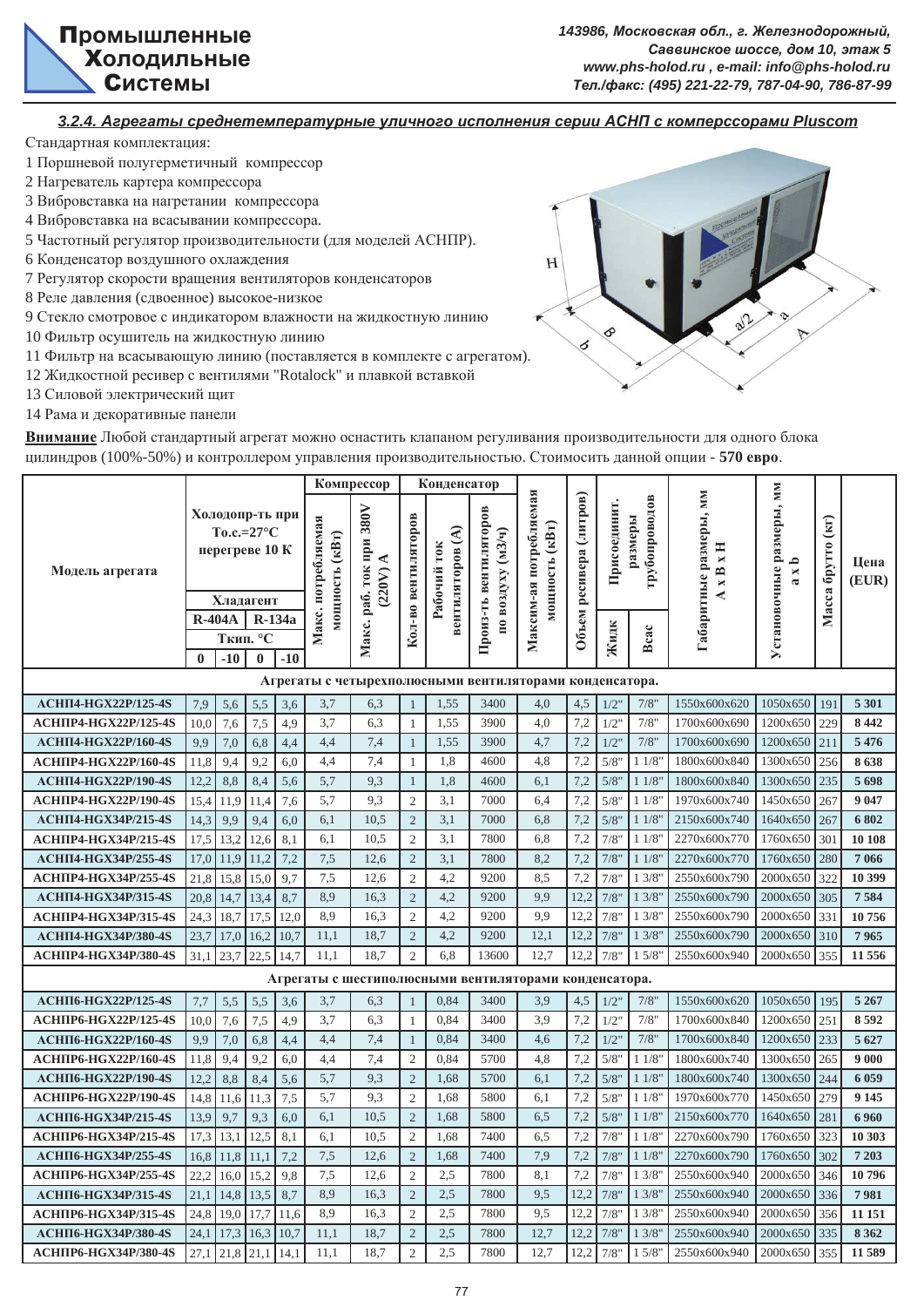

#### *3.2.5. Ⱥɝɪɟɝɚɬɵ ɧɢɡɤɨɬɟɦɩɟɪɚɬɭɪɧɵɟ ɭɥɢɱɧɨɝɨ ɢɫɩɨɥɧɟɧɢɹ ɫɟɪɢɢ Ⱥɇɇɉ ɫ ɤɨɦɩɪɟɫɫɨɪɚɦɢ Pluscom*

Стандартная комплектация:

- 1 Поршневой полугерметичный компрессор
- 2 Нагреватель картера компрессора
- 3 Вибровставка на нагретании компрессора
- 4 Вибровставка на всасывании компрессора.
- 5 Частотный регулятор производительности (для моделей АННПР).
- 6 Конденсатор воздушного охлаждения
- 7 Регулятор скорости вращения вентиляторов конденсатора
- 8 Реле давления (сдвоенное) высокое-низкое
- 9 Стекло смотровое с индикатором влажности на жидкостную линию
- 10 Фильтр осушитель на жидкостную линию
- 11 Фильтр на всасывающую линию (поставляется в комплекте с агрегатом).
- 12 Жидкостной ресивер с вентилями "Rotalock" и плавкой вставкой
- 13 Силовой электрический щит
- 14 Рама и декоративные панели



Внимание Любой стандартный агрегат можно оснастить клапаном регуливания производительности для одного блока цилиндров (100%-50%) и контроллером управления производительностью. Стоимосить данной опции - 570 евро.

| Холодопр-ть при                                         |            |               |                                                              |                                            |                                      | Компрессор                                              |                                | Конденсатор                     |                                            |                                          |                         |                          |                          |                                                    |                                              |                      |                    |
|---------------------------------------------------------|------------|---------------|--------------------------------------------------------------|--------------------------------------------|--------------------------------------|---------------------------------------------------------|--------------------------------|---------------------------------|--------------------------------------------|------------------------------------------|-------------------------|--------------------------|--------------------------|----------------------------------------------------|----------------------------------------------|----------------------|--------------------|
| Модель агрегата                                         |            | <b>R-404A</b> | $To.c.=27^{\circ}C$<br>перегреве 15 К<br>Хладагент<br>R-134a |                                            | Макс. потребляемая<br>мощность (кВт) | Макс. раб. ток при 380V<br>⋖<br>(220V)                  | Кол-во вентиляторов            | вентиляторов (А)<br>Рабочий ток | Произ-ть вентиляторов<br>по воздуху (м3/ч) | Максим-ая потребляемая<br>мощность (кВт) | Объем ресивера (литров) | Присоединит.             | трубопроводов<br>размеры | Габаритные размеры, мм<br>$X$ H<br>$\times$ B<br>₹ | Установочные размеры, мм<br>x b<br>$\approx$ | брутто (кг)<br>Масса | Цена<br>(EUR)      |
|                                                         | $-25$      | $-35$         | Ткип. °С<br>$-25$                                            | $-35$                                      |                                      |                                                         |                                |                                 |                                            |                                          |                         | Жидк                     | Bcac                     |                                                    |                                              |                      |                    |
|                                                         |            |               |                                                              |                                            |                                      | Агрегаты с четырехполюсными вентиляторами конденсатора. |                                |                                 |                                            |                                          |                         |                          |                          |                                                    |                                              |                      |                    |
|                                                         |            |               |                                                              |                                            |                                      |                                                         |                                |                                 | 3400                                       |                                          |                         |                          | 7/8"                     |                                                    | 1050x650                                     |                      |                    |
| <b>АННП4-НGX22P/125-4</b><br><b>АННПР4-НGX22P/125-4</b> | 3,1        | 1,8           | 1,6                                                          |                                            | 3,2<br>3.2                           | 5,6                                                     | $\mathbf{1}$<br>$\mathbf{1}$   | 1,55                            | 3400                                       | 3,5                                      | 7,2<br>7,2              | 3/8'                     | 7/8"                     | 1550x600x620                                       | 1050x650                                     | 195                  | 5 0 9 7<br>8072    |
| <b>АННП4-НGX22P/160-4</b>                               | 4,0        | 2,4           | 2,2                                                          | $\overline{\phantom{a}}$                   |                                      | 5,6                                                     |                                | 1,55                            | 3400                                       | 3,5                                      |                         | 3/8                      | 7/8"                     | 1550x600x620                                       | 1050x650                                     | 215                  | 5 1 7 1            |
|                                                         | 3,7        | 2,2           | 2,0                                                          | $\Box$<br>$\overline{a}$                   | 3,5<br>3,5                           | 6,0<br>6,0                                              | $\mathbf{1}$                   | 1,55                            | 3400                                       | 3,8<br>3,8                               | 7,2<br>7,2              | 3/8'                     | 11/8"                    | 1550x600x620<br>1550x600x620                       | 1050x650                                     | 195                  |                    |
| <b>АННПР4-НGX22P/160-4</b><br><b>АННП4-НGX22P/190-4</b> | 4,7<br>4.4 | 2,9<br>2.7    | 2,6<br>2.3                                                   |                                            | 4,6                                  | 7,7                                                     | $\mathbf{1}$<br>$\overline{1}$ | 1,55<br>1,55                    | 3400                                       | 4,9                                      | 7,2                     | 3/8"<br>3/8'             | 11/8"                    | 1550x600x620                                       | 1050x650                                     | 215<br>195           | 8 1 4 7<br>5 2 4 4 |
| <b>АННПР4-НGX22P/190-4</b>                              |            |               |                                                              |                                            | 4,6                                  | 7,7                                                     |                                | 1,55                            | 3900                                       | 4,9                                      | 7,2                     | $1/2$ "                  | 11/8"                    | 1700x600x690                                       | 1200x650                                     | 228                  | 8385               |
| <b>АННП4-НGX34P/215-4</b>                               | 5,9<br>4,6 | 3,7<br>2,7    | 3,2<br>2,5                                                   |                                            | 5,0                                  | 8,3                                                     | $\mathbf{1}$<br>$\mathbf{1}$   | 1,55                            | 3900                                       | $\overline{5,3}$                         | 7,2                     | $1/2$ '                  | 11/8"                    | 1850x600x690                                       | 1350x650                                     | 229                  | 6 0 1 6            |
| <b>АННПР4-НGX34P/215-4</b>                              | 5,9        | 3,5           | 3,3                                                          | ÷,                                         | 5,0                                  | 8,3                                                     | $\mathbf{1}$                   | 1,55                            | 3900                                       | 5,3                                      | 7,2                     | $1/2$ '                  | 11/8                     | 1850x600x690                                       | 1350x650                                     | 249                  | 9 2 1 1            |
| <b>АННП4-НGX34P/255-4</b>                               | 5,6        | 3,4           | 3,0                                                          |                                            | 6,1                                  | 10,0                                                    | $\mathbf{1}$                   | 1,55                            | 3900                                       | 6,4                                      | 7,2                     | $1/2$ '                  | 11/8"                    | 1850x600x690                                       | 1350x650                                     | 229                  | 6 1 5 2            |
| <b>АННПР4-НGX34P/255-4</b>                              | 7,5        | 4,6           | 4,1                                                          | $\overline{\phantom{a}}$<br>÷,             | 6,1                                  | 10,0                                                    | $\mathbf{1}$                   | 1,8                             | 4600                                       | 6,5                                      | 7,2                     | $1/2$ '                  | 11/8"                    | 1980x600x840                                       | 1460x650                                     | 275                  | 9519               |
| АННП4-НGХ34Р/315-4                                      | 6,9        | 4,2           | 3,7                                                          |                                            | 7,3                                  | 12,2                                                    | $\mathbf{1}$                   | 1,8                             | 4600                                       | 7,8                                      | 7,2                     | $1/2$ '                  | 11/8"                    | 1980x600x840                                       | 1460x650                                     | 257                  | 6787               |
| АННПР4-НGХ34Р/315-4                                     | 9,4        | 5,7           | 5,1                                                          |                                            | 7,3                                  | 12,2                                                    | $\overline{2}$                 | 3,1                             | 7000                                       | 8,0                                      | 12,2                    | $1/2$ '                  | 13/8"                    | 2150x600x740                                       | 1640x650                                     | 286                  | 10 332             |
| <b>АННП4-НGX34P/380-4</b>                               | 8,8        | 5,3           | 4,9                                                          |                                            | 9.1                                  | 15,1                                                    | $\overline{c}$                 | 3,1                             | 7000                                       | 9.8                                      | 12.2                    | $1/2$ '                  | 13/8"                    | 2150x600x740                                       | 1640x650                                     | 265                  | 7533               |
| <b>АННПР4-НGX34P/380-4</b>                              | 11,1       | 6,9           | 6,5                                                          |                                            | 9,1                                  | 15,1                                                    | $\sqrt{2}$                     | 3,1                             | 7000                                       | 9,8                                      | 12,2                    | 5/8                      | 15/8"                    | 2150x600x740                                       | 1640x650                                     | 285                  | 10705              |
|                                                         |            |               |                                                              |                                            |                                      | Агрегаты с шестиполюсными вентиляторами конденсатора.   |                                |                                 |                                            |                                          |                         |                          |                          |                                                    |                                              |                      |                    |
|                                                         |            |               |                                                              |                                            |                                      |                                                         |                                |                                 |                                            |                                          |                         |                          |                          |                                                    |                                              |                      |                    |
| <b>АННП6-НGX22P/125-4</b>                               | 3,1        | 1,8           | 1,6                                                          |                                            | 3,7                                  | 6,3                                                     | $\mathbf{1}$                   | 0,84                            | 3400                                       | 3,9                                      | 7,2                     | 1/2                      | 7/8"<br>7/8"             | 1550x600x620                                       | 1050x650                                     | 195                  | 5 1 1 8            |
| <b>АННПР6-НGX22P/125-4</b>                              | 3,9        | 2,3           | 2,1                                                          | L,                                         | 3,7                                  | 6,3                                                     | $\mathbf{1}$                   | 0,84                            | 3400                                       | 3,9                                      | 7,2                     | $1/2$ '                  |                          | 1550x600x620                                       | 1050x650                                     | 215                  | 8 0 9 4            |
| АННП6-НGX22Р/160-4                                      | 3,6        | 2,2           | 2,0                                                          | $\overline{\phantom{a}}$                   | 4,4                                  | 7,4                                                     | $\mathbf{1}$<br>$\overline{2}$ | 0,84                            | 3400<br>5700                               | 4,6                                      | 7,2                     | $1/2$ "                  | 7/8"                     | 1550x600x620                                       | 1050x650                                     | 195<br>228           | 5 1 9 2<br>8 3 3 5 |
| АННПР6-НGX22Р/160-4<br><b>АННП6-НGX22P/190-4</b>        | 4,7        | 2,9           | 2,6                                                          | $\overline{a}$                             | 4,4<br>$\overline{5,7}$              | 7,4<br>9,3                                              |                                | 0,84<br>1,68                    | 5700                                       | 4,8<br>6,1                               | 7,2<br>7,2              | 5/8"<br>$\overline{5/8}$ | 11/8"<br>11/8"           | 1550x600x690<br>1550x600x690                       | 1050x650<br>1050x650                         | 208                  | 5 4 3 3            |
| <b>АННПР6-НGX22P/190-4</b>                              | 4,4<br>5.9 | 2,7<br>3,7    | 2,3<br>3,2                                                   | $\overline{a}$                             | 5,7                                  | 9,3                                                     | $\sqrt{2}$<br>$\overline{2}$   | 1,68                            | 5800                                       | 6,1                                      | 7,2                     | 5/8                      | 11/8"                    | 1700x600x840                                       | 1200x650                                     | 251                  | 8592               |
| АННП6-НGХ34Р/215-4                                      |            | 2,7           |                                                              |                                            | 6,1                                  | 10,5                                                    | $\overline{2}$                 | 1,68                            | 5800                                       | 6,5                                      | 7,2                     | 5/8'                     | 11/8"                    | 1850x600x840                                       | 1350x650                                     | 252                  | 6 2 2 2            |
| <b>АННПР6-НGX34P/215-4</b>                              | 4,6<br>6,2 | 3,6           | 2,5<br>3,4                                                   | $\overline{\phantom{a}}$<br>$\overline{a}$ | 6,1                                  | 10,5                                                    | $\overline{2}$                 | 1,68                            | 7400                                       | 6,5                                      | 7,2                     | 7/8'                     | 11/8"                    | 1850x600x740                                       | 1350x650                                     | 280                  | 9818               |
| АННП6-НGХ34Р/255-4                                      |            | 3,5           |                                                              |                                            | 7,5                                  | 12,6                                                    | $\overline{2}$                 | 1,68                            | 7400                                       | 7,9                                      | 7,2                     | 7/8'                     | 11/8"                    | 1850x600x740                                       | 1350x650                                     | 260                  | 6755               |
| <b>АННПР6-НGX34P/255-4</b>                              | 5,9<br>7,8 | 4,7           | 3,1<br>4,2                                                   | L.                                         | 7,5                                  | 12,6                                                    | $\overline{2}$                 | 2,5                             | 7800                                       | 8,1                                      | 7,2                     | 7/8                      | 13/8"                    | 1980x600x770                                       | 1460x650                                     | 298                  | 10 047             |
| АННП6-НGХ34Р/315-4                                      | 7,2        | 4,3           | 3,8                                                          | $\overline{a}$                             | 8,9                                  | 16,3                                                    | $\overline{2}$                 | 2,5                             | 7800                                       | 9,5                                      | 7,2                     | 7/8"                     | 13/8"                    | 1980x600x770                                       | 1460x650                                     | 280                  | 7315               |
| АННПР6-НGХ34Р/315-4                                     | 9,7        | 5,8           | 5,2                                                          | $\frac{1}{2}$                              | 8,9                                  | 16,3                                                    | $\overline{2}$                 | 2.5                             | 7800                                       | 9,5                                      | 12,2                    | 7/8'                     | 13/8"                    | 2150x600x790                                       | 1640x650                                     | 322                  | 10 637             |
| <b>АННП6-НGX34P/380-4</b>                               | 9.0        | 5,4           | 5,0                                                          | ÷,                                         | 11.1                                 | 18,7                                                    | $\overline{2}$                 | 2,5                             | 7800                                       | 12,7                                     | 12,2                    | 7/8"                     | 13/8"                    | 2150x600x790                                       | 1640x650                                     | 301                  | 7839               |
| АННПР6-НGХ34Р/380-4                                     | 11,5       | 7,1           | 6,6                                                          |                                            | 11.1                                 | 18.7                                                    | $\overline{2}$                 | 2.5                             | 7800                                       | 12.7                                     | 12,2                    | 7/8"                     | 15/8"                    | 2150x600x790                                       | 1640x650                                     | 321                  | 11 010             |
|                                                         |            |               |                                                              |                                            |                                      |                                                         |                                |                                 |                                            |                                          |                         |                          |                          |                                                    |                                              |                      |                    |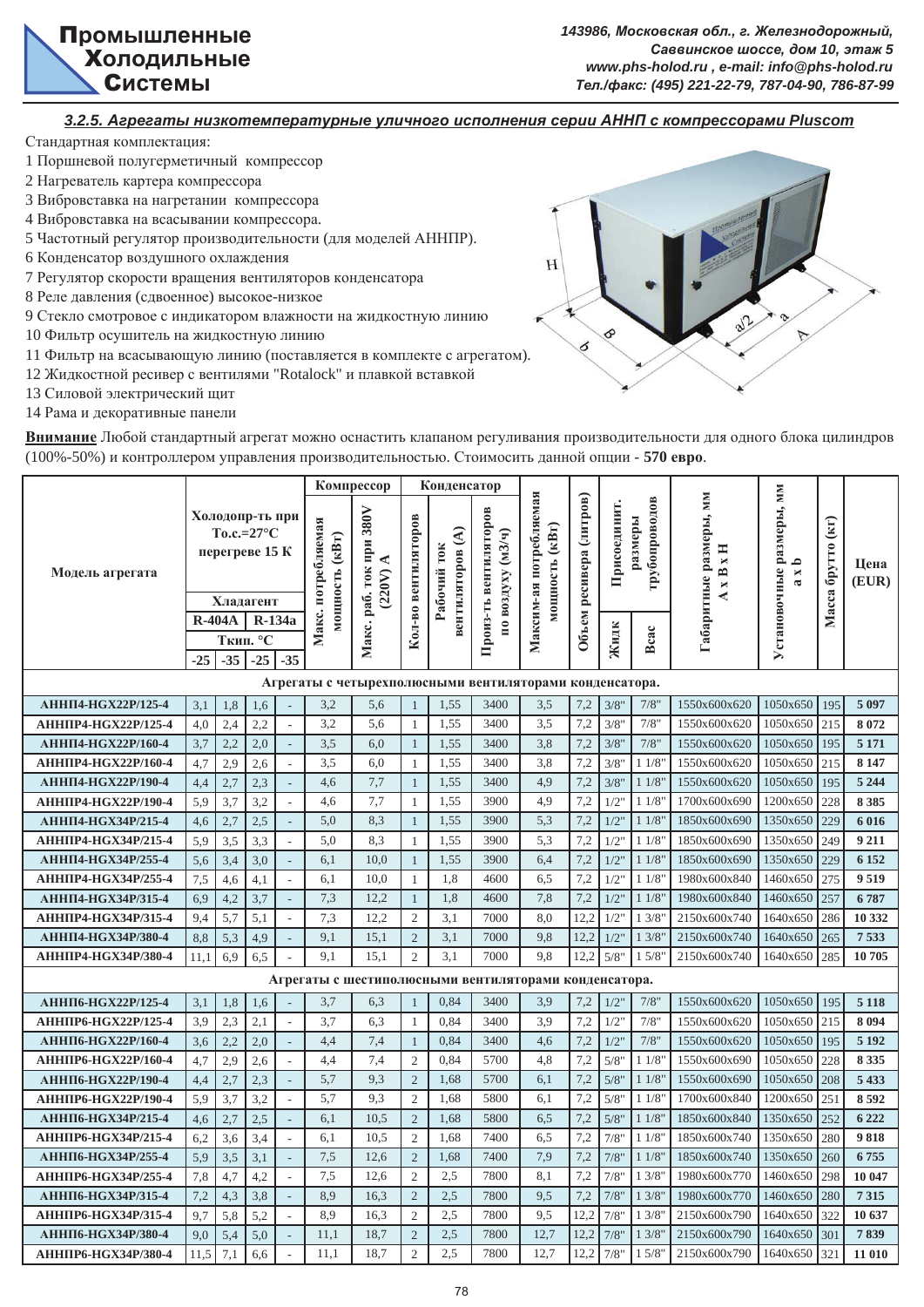

#### *3.2.6. Ⱥɝɪɟɝɚɬɵ ɫɪɟɞɧɟɬɟɦɩɟɪɚɬɭɪɧɵɟ ɭɥɢɱɧɨɝɨ ɢɫɩɨɥɧɟɧɢɹ ɫɟɪɢɢ Ⱥɋɇɉ ɫ ɤɨɦɩɪɟɫɫɨɪɚɦɢ HG4,5*

- 1 Поршневой полугерметичный компрессор
- 2 Нагреватель картера компрессора
- 3 Вибровставка на нагретании компрессора
- 4 Вибровставка на всасывании компрессора.
- 6 Конденсатор воздушного охлаждения
- 7 Регулятор скорости вращения вентиляторов конденсатора
- 8 Реле давления (сдвоенное) высокое-низкое
- 9 Стекло смотровое с индикатором влажности на жидкостную линию
- 10 Фильтр осушитель на жидкостную линию
- 11 Фильтр на всасывающую линию (поставляется в комплекте с агрегатом).
- 12 Жидкостной ресивер с вентилями "Rotalock" и плавкой вставкой
- или предохранительным клапаном (для ресиверов свыше 25 л).
- 13 Силовой электрический щит
- 14 Рама и декоративные панели



| Внимание Любой стандартный агрегат можно оснастить клапаном регуливания производительности для одного блока цилиндров |
|-----------------------------------------------------------------------------------------------------------------------|
| (100%-50%) и контроллером управления производительностью. Стоимосить данной опции - 570 евро.                         |

|                          |              |                                                                       |                      |                  |                                            | Компрессор                                  |                | Конденсатор                                                           |                                                         |                                                         |                   |              |                          |                                                         | <b>NIM</b>                                         |                         |               |
|--------------------------|--------------|-----------------------------------------------------------------------|----------------------|------------------|--------------------------------------------|---------------------------------------------|----------------|-----------------------------------------------------------------------|---------------------------------------------------------|---------------------------------------------------------|-------------------|--------------|--------------------------|---------------------------------------------------------|----------------------------------------------------|-------------------------|---------------|
| Модель агрегата          |              | Холодопр-ть при<br>$To.c.=27^{\circ}C$<br>перегреве 10 К<br>Хладагент |                      |                  | потребляемая<br>$(\kappa B_T)$<br>мощность | 380V<br>при<br><b>TOK</b><br>(220V)<br>pa6. | вентиляторов   | $\widehat{\mathcal{A}}$<br>T <sub>0</sub> K<br>вентиляторов<br>абочий | вентиляторов<br>по воздуху (м3/ч)                       | потребляемая<br>$(\kappa B_T)$<br>мощность<br>Максим-ая | ресивера (литров) | Присоединит. | грубопроводов<br>размеры | <b>NIM</b><br>азмеры,<br>H<br>×<br>≏<br>Габаритные<br>× | размеры,<br>م<br>Установочные<br>×<br>$\mathbf{a}$ | (KI)<br>брутто<br>Масса | Цена<br>(EUR) |
|                          |              | $R-404A$                                                              |                      | <b>R-134a</b>    | Макс.                                      |                                             | Кол-во         |                                                                       | Произ-ть                                                |                                                         | Объем             |              |                          |                                                         |                                                    |                         |               |
|                          | $\mathbf{0}$ | $-10$                                                                 | Ткип. °С<br>$\bf{0}$ | $-10$            |                                            | Макс.                                       |                |                                                                       |                                                         |                                                         |                   | Жидк         | Bcac                     |                                                         |                                                    |                         |               |
|                          |              |                                                                       |                      |                  |                                            |                                             |                |                                                                       | Агрегаты с четырехполюсными вентиляторами конденсатора. |                                                         |                   |              |                          |                                                         |                                                    |                         |               |
| АСНП4-НGX4/465-4S        | 30,5         |                                                                       |                      | $21,6$ 20,8 13,7 | 13,0                                       | 27,0                                        | $\overline{4}$ | 6,2                                                                   | 14000                                                   | 14,3                                                    | 24,8              | 7/8"         | 13/8"                    | 2750x800x1750                                           | 2250x850 508                                       |                         | 12 378        |
| <b>АСНП4-НGX4/555-4S</b> | 36,3         | 25,7                                                                  |                      | $24,8$ 16,3      | 15,2                                       | 34,0                                        | $\overline{4}$ | 6,2                                                                   | 15600                                                   | 16,5                                                    | 24,8              | 7/8"         | 15/8"                    | 2960x800x1750                                           | 2460x850 530                                       |                         | 13 124        |
| <b>АСНП4-НGX4/650-4S</b> | 44,0         |                                                                       | $31,2$ 29,2          | 19,2             | 18,4                                       | 34,0                                        | $\overline{4}$ | 8,4                                                                   | 18400                                                   | 20,3                                                    | 24,8              | 11/8"        | 15/8"                    | 3200x800x1750                                           | 2700x850 560                                       |                         | 14 129        |
| $ACHII4-HGX5/725-4S$     | 45,9         | 32,5 32,1                                                             |                      | 21,2             | 19,4                                       | 37,0                                        | $\overline{4}$ | 8,4                                                                   | 18400                                                   | 21,3                                                    | 24,8              | 11/8"        | 15/8"                    | 3200x800x1750                                           | 2700x850 606                                       |                         | 16 074        |
| <b>АСНП4-НGX5/830-4S</b> | 56,4         | 39,7                                                                  | 37,9                 | 24,8             | 22,3                                       | 49.0                                        | $\overline{4}$ | 13,6                                                                  | 27200                                                   | 25,4                                                    | 39,0              | 11/8         | 21/8"                    | 3200x800x1800                                           | 2700x850 642                                       |                         | 17 478        |
| <b>АСНП4-НGX5/945-4S</b> | 62,4         |                                                                       | 44,4 42,6 28,0       |                  | 22,8                                       | 49.0                                        |                | 13,6                                                                  | 27200                                                   | 25,9                                                    | 39,0              | 11/8"        | 21/8"                    | 3200x800x1800                                           | 2700x850 644                                       |                         | 18 204        |
|                          |              |                                                                       |                      |                  |                                            |                                             |                |                                                                       | Агрегаты с шестиполюсными вентиляторами конденсатора.   |                                                         |                   |              |                          |                                                         |                                                    |                         |               |
| <b>АСНП6-НGX4/465-4S</b> | 29,8         |                                                                       |                      | $21,2$ 20,6 13,6 | 13,0                                       | 27,0                                        | $\overline{4}$ | 3,36                                                                  | 11600                                                   | 13,8                                                    | 24,8              | 7/8"         | 15/8'                    | 2960x800x1750                                           | 2460x850 523                                       |                         | 12736         |
| АСНП6-НGX4/555-4S        | 36,0         | $25,5$ 24,7                                                           |                      | 16,3             | 15,2                                       | 34,0                                        | $\overline{4}$ | 3,36                                                                  | 14800                                                   | 16,0                                                    | 24,8              | 7/8"         | 15/8"                    | 3200x800x1750                                           | 2700x850 596                                       |                         | 13 5 5 7      |
| <b>АСНП6-НGX4/650-4S</b> | 44,7         |                                                                       |                      | $31,7$ 29,4 19,3 | 18,4                                       | 34,0                                        | $\Delta$       | 5,0                                                                   | 15600                                                   | 19,6                                                    | 24,8              | 11/8"        | 15/8"                    | 3200x800x1800                                           | 2700x850 592                                       |                         | 15 061        |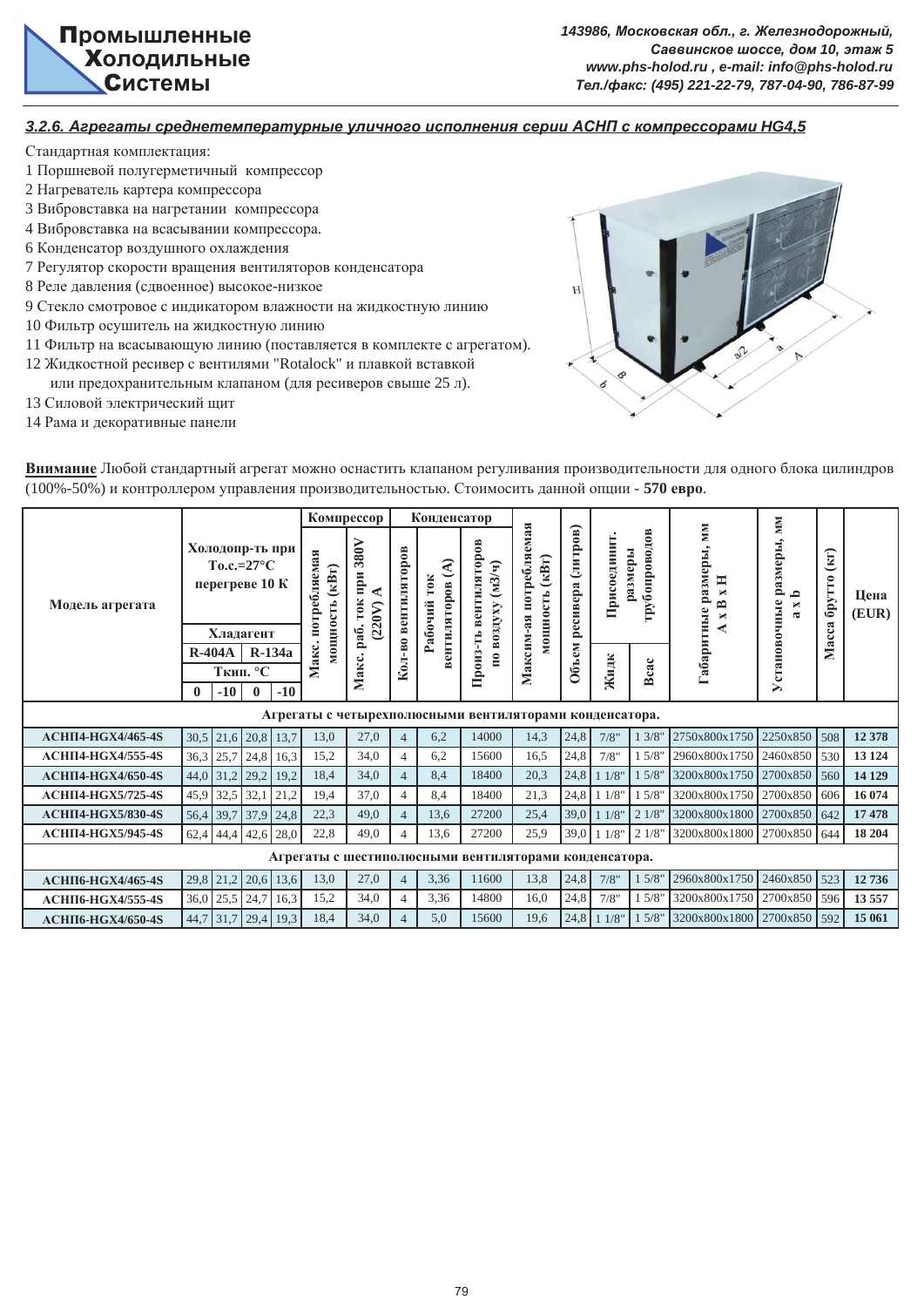

*3.2.7. Ⱥɝɪɟɝɚɬɵ ɧɢɡɤɨɬɟɦɩɟɪɚɬɭɪɧɵɟ ɭɥɢɱɧɨɝɨ ɢɫɩɨɥɧɟɧɢɹ ɫɟɪɢɢ Ⱥɇɇɉ ɫ ɤɨɦɩɪɟɫɫɨɪɚɦɢ HG4,5,6,7*

- 1 Поршневой полугерметичный компрессор
- 2 Нагреватель картера компрессора
- 3 Вибровставка на нагретании компрессора
- 4 Вибровставка на всасывании компрессора.
- 6 Конденсатор воздушного охлаждения
- 7 Регулятор скорости вращения вентиляторов конденсатора
- 8 Реле давления (сдвоенное) высокое-низкое
- 9 Стекло смотровое с индикатором влажности на жидкостную линию
- 10 Фильтр осушитель на жидкостную линию
- 11 Фильтр на всасывающую линию
- 12 Жидкостной ресивер с вентилями "Rotalock" и плавкой вставкой или предохранительным клапаном (для ресиверов свыше 25 л)
- 13 Силовой электрический щит
- 14 Рама и декоративные панели



| Внимание Любой стандартный агрегат можно оснастить клапаном регуливания производительности для одного блока цилиндров |
|-----------------------------------------------------------------------------------------------------------------------|
| (100%-50%) и контроллером управления производительностью. Стоимосить данной опции - 570 евро.                         |

|                          |                                                                       |                   |                    | Компрессор                                                                                             |                | Конденсатор                     |                                            |                                                         |                         |              |                          |                                                                         | <b>NIM</b>                                        |                              |               |
|--------------------------|-----------------------------------------------------------------------|-------------------|--------------------|--------------------------------------------------------------------------------------------------------|----------------|---------------------------------|--------------------------------------------|---------------------------------------------------------|-------------------------|--------------|--------------------------|-------------------------------------------------------------------------|---------------------------------------------------|------------------------------|---------------|
| Модель агрегата          | Холодопр-ть при<br>$To.c.=27^{\circ}C$<br>перегреве 15 К<br>Хладагент |                   | Макс. потребляемая | 380V<br>Кол-во вентиляторов<br>мощность (кВт)<br>ифи<br>⋖<br><b>TOK</b><br>(220V)<br>pa <sub>6</sub> . |                | вентиляторов (А)<br>Рабочий ток | Произ-ть вентиляторов<br>по воздуху (мЗ/ч) | Максим-ая потребляемая<br>мощность (кВт)                | Объем ресивера (литров) | Присоединит. | грубопроводов<br>размеры | Габаритные размеры, мм<br>H<br>$\blacksquare$<br>$\mathbf{r}$<br>×<br>₹ | Установочные размеры,<br>≏<br>×<br>$\mathfrak{a}$ | $\mathbf{F}$<br>Масса брутто | Цена<br>(EUR) |
|                          | <b>R-404A</b>                                                         |                   |                    |                                                                                                        |                |                                 |                                            |                                                         |                         |              |                          |                                                                         |                                                   |                              |               |
|                          | $-25$                                                                 | Ткип. °С<br>$-35$ |                    | Макс.                                                                                                  |                |                                 |                                            |                                                         |                         | Жидк         | Bcac                     |                                                                         |                                                   |                              |               |
|                          |                                                                       |                   |                    |                                                                                                        |                |                                 |                                            |                                                         |                         |              |                          |                                                                         |                                                   |                              |               |
|                          |                                                                       |                   |                    |                                                                                                        |                |                                 |                                            | Агрегаты с четырехполюсными вентиляторами конденсатора. |                         |              |                          |                                                                         |                                                   |                              |               |
| <b>АННП4-НGX4/465-4</b>  | 10.6                                                                  | 6.4               | 11.0               | 18.0                                                                                                   | $\overline{2}$ | 3.1                             | 7800                                       | 11.7                                                    | 24,8                    | $1/2$ "      | 13/8"                    | 2500x800x1750                                                           | 2000x850                                          | 432                          | 10713         |
| <b>АННП4-НGX4/555-4</b>  | 12,9                                                                  | 7,8               | 12,9               | 27,0                                                                                                   | $\mathfrak{2}$ | 3,6                             | 9200                                       | 13,7                                                    | 24,8                    | 5/8"         | 15/8'                    | 2600x800x1750                                                           | 2100x850                                          | 474                          | 11 431        |
| <b>АННП4-НGX4/650-4</b>  | 15,1                                                                  | 9,4               | 15,7               | 27,0                                                                                                   | $\overline{2}$ | 3,6                             | 9200                                       | 16,5                                                    | 24,8                    | 5/8"         | 15/8'                    | 2600x800x1750                                                           | 2100x850                                          | 476                          | 12 087        |
| <b>АННП4В-НGX4/650-4</b> | 15.9                                                                  | 9.8               | 15.7               | 27.0                                                                                                   | $\overline{4}$ | 6,2                             | 14000                                      | 17.0                                                    | 24,8                    | 5/8"         | 1.5/8"                   | 2750x800x1750 2250x850                                                  |                                                   | 503                          | 12833         |
| <b>АННП4-НGX5/725-4</b>  | 16.1                                                                  | 9.1               | 16.5               | 33,0                                                                                                   | $\overline{4}$ | 6,2                             | 14000                                      | 17,8                                                    | 39,0                    | 5/8"         | 15/8'                    | 2750x800x1750                                                           | 2250x850                                          | 566                          | 15 279        |
| <b>АННП4-НGX5/830-4</b>  | 18,3                                                                  | 10.5              | 18.9               | 33.0                                                                                                   | $\overline{4}$ | 6,2                             | 14000                                      | 20,2                                                    | 39.0                    | 7/8"         | 15/8'                    | 2750x800x1750                                                           | 2250x850                                          | 565                          | 15 439        |
| <b>АННП4-НGX5/945-4</b>  | 22,6                                                                  | 13.1              | 22,6               | 37.0                                                                                                   | $\overline{4}$ | 6,2                             | 15600                                      | 23.9                                                    | 39.0                    | 7/8"         | 21/8'                    | 2970x800x1750 2470x850                                                  |                                                   | 591                          | 16 401        |
| <b>АННП4-НGX6/1080-4</b> | 25,0                                                                  | 15,0              | 26,3               | 47,0                                                                                                   | $\overline{4}$ | 8,4                             | 18400                                      | 28,2                                                    | 39,0                    | 7/8"         | 21/8'                    | 3350x800x1750                                                           | 2850x850                                          | 648                          | 17809         |
| <b>АННП4-НGX6/1240-4</b> | 30,3                                                                  | 18,1              | 30.5               | 57,0                                                                                                   | $\overline{4}$ | 13,6                            | 27200                                      | 33,6                                                    | 39.0                    | 7/8"         | 21/8'                    | 3350x800x1800                                                           | 2850x850                                          | 686                          | 19 270        |
| <b>АННП4-НGX6/1410-4</b> | 33.9                                                                  | 20.8              | 35.6               | 57.0                                                                                                   | $\overline{4}$ | 13.6                            | 27200                                      | 38.7                                                    | 39.0                    | 7/8"         | 2.5/8"                   | 3350x800x1800                                                           | 2850x850                                          | 683                          | 20 399        |
| <b>АННП4-НGX7/1620-4</b> | 36,1                                                                  | 21,2              | 38,7               | 76,0                                                                                                   | $\overline{4}$ | 13,6                            | 27200                                      | 41,8                                                    | 39.0                    | 7/8"         | 2.5/8'                   | 3350x900x1800                                                           | 2850x950                                          | 750                          | 21 865        |
| <b>АННП4-НGX7/1860-4</b> | 40,0                                                                  | 24.1              | 44.6               | 83.0                                                                                                   | $\overline{4}$ | 13.6                            | 27200                                      | 47.7                                                    | 39.0                    | 11/8         | 2.5/8"                   | 3350x900x1800                                                           | 2850x950                                          | 768                          | 22 509        |
|                          |                                                                       |                   |                    |                                                                                                        |                |                                 |                                            | Агрегаты с шестиполюсными вентиляторами конденсатора.   |                         |              |                          |                                                                         |                                                   |                              |               |
| <b>АННП6-НGX4/465-4</b>  | 10.6                                                                  | 6,4               | 11,0               | 18,0                                                                                                   | $\mathfrak{2}$ | 1,68                            | 6800                                       | 11,4                                                    | 24,8                    | $1/2$ "      | 13/8"                    | 2600x800x1750                                                           | 2200x850                                          | 472                          | 11 161        |
| <b>АННП6-НGX4/555-4</b>  | 13,0                                                                  | 7,8               | 12,9               | 27,0                                                                                                   | $\overline{4}$ | 3,36                            | 11400                                      | 13,7                                                    | 24,8                    | 5/8"         | 15/8"                    | 2750x800x1750                                                           | 2350x850                                          | 501                          | 12 29 2       |
| АННП6-НGХ4/650-4         | 15,7                                                                  | 9,6               | 15,7               | 27,0                                                                                                   | $\overline{4}$ | 3,36                            | 11600                                      | 16,5                                                    | 24,8                    | 5/8"         | 15/8"                    | 2970x800x1750                                                           | 2570x850                                          | 524                          | 13 27 2       |
| <b>АННП6-НGX5/725-4</b>  | 15,4                                                                  | 8.9               | 16,5               | 33,0                                                                                                   | $\overline{4}$ | 3,36                            | 11600                                      | 17,3                                                    | 39,0                    | 5/8"         | 15/8'                    | 2970x800x1750                                                           | 2570x850                                          | 588                          | 15 5 83       |
| <b>АННП6-НGX5/830-4</b>  | 17,5                                                                  | 10,4              | 18,9               | 33,0                                                                                                   | $\overline{4}$ | 3,36                            | 11600                                      | 19,7                                                    | 39,0                    | 7/8"         | 15/8'                    | 2970x800x1750                                                           | 2570x850                                          | 587                          | 15744         |
| <b>АННП6В-НGX5/830-4</b> | 18,5                                                                  | 10,8              | 18,9               | 33,0                                                                                                   | $\overline{4}$ | 3,36                            | 14800                                      | 19,7                                                    | 39,0                    | 7/8"         | 15/8"                    | 3250x800x1750                                                           | 2850x850                                          | 618                          | 16 10 6       |
| <b>АННП6-НGX5/945-4</b>  | 21,4                                                                  | 13,0              | 22,6               | 37,0                                                                                                   | $\overline{4}$ | 3,36                            | 14800                                      | 23,4                                                    | 39,0                    | 7/8"         | 21/8'                    | 3250x800x1750                                                           | 2850x850                                          | 622                          | 16833         |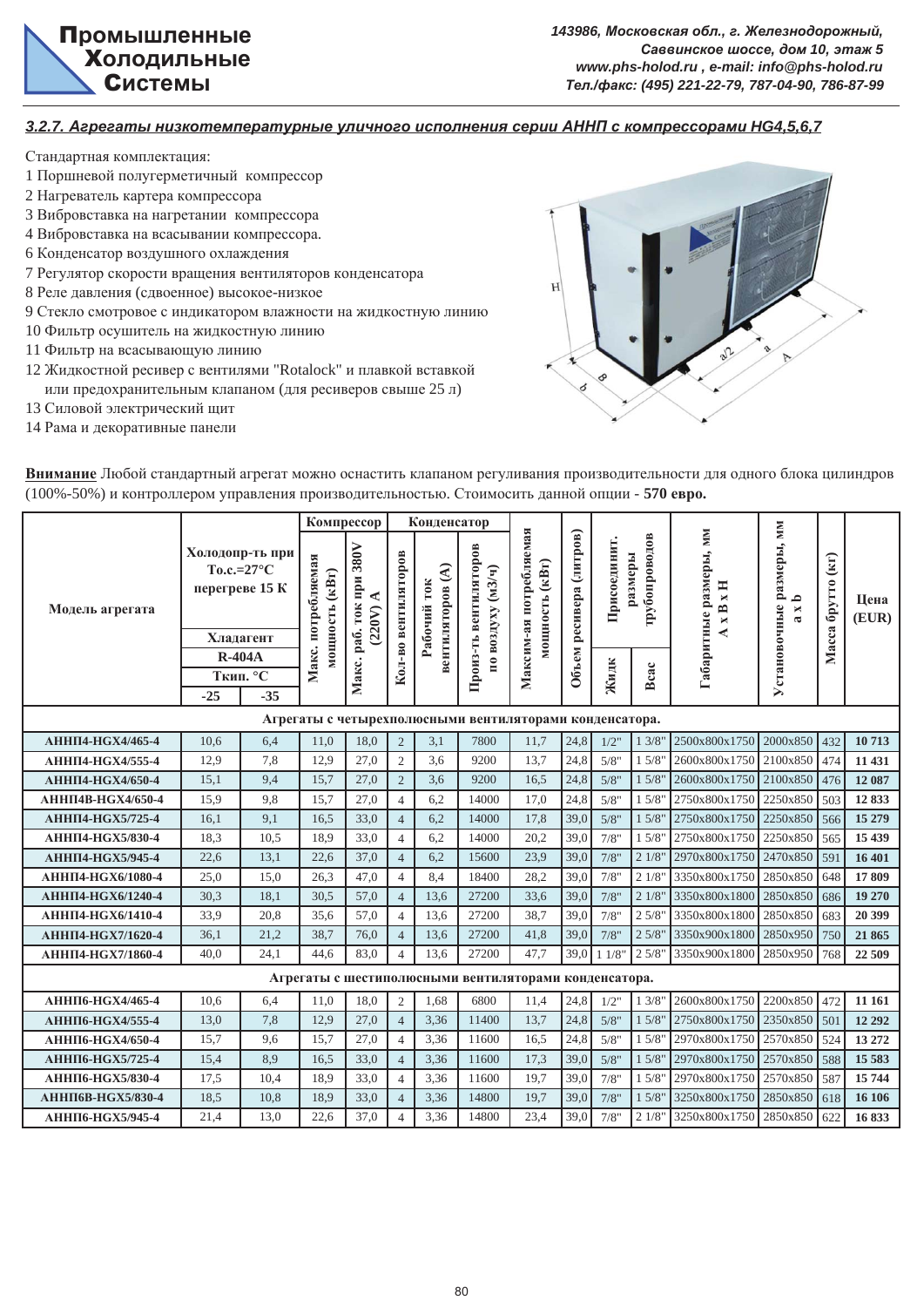$143986$ , Московская обл., г. Железнодорожный,  $Ca$ ввинское шоссе, дом 10, этаж 5 *www.phs-holod.ru , e-mail: info@phs-holod.ru Ɍɟɥ./ɮɚɤɫ: (495) 221-22-79, 787-04-90, 786-87-99*

*3.2.8. Ⱥɝɪɟɝɚɬɵ ɫɪɟɞɧɟɬɟɦɩɟɪɚɬɭɪɧɵɟ ɭɥɢɱɧɨɝɨ ɢɫɩɨɥɧɟɧɢɹ ɫɟɪɢɢ ȺɋɄɉ ɫ ɤɨɦɩɪɟɫɫɨɪɚɦɢ HG6,7,8*

- Стандартная комплектация:
- 1 Поршневой полугерметичный компрессор
- 2 Нагреватель картера компрессора
- 3 Вибровставка на нагретании компрессора
- 4 Вибровставка на всасывании компрессора.
- 6 Конденсатор воздушного охлаждения
- 7 Регулятор скорости вращения вентиляторов конденсатора
- 8 Реле давления (сдвоенное) высокое-низкое
- 9 Стекло смотровое с индикатором влажности на жидкостную линию
- 10 Фильтр осушитель на жидкостную линию
- 11 Фильтр на всасывающую линию
- 12 Жидкостной ресивер с вентилями "Rotalock" и предохранительным клапаном
- 13 Силовой электрический щит
- 14 Рама и декоративные панели



Внимание Любой стандартный агрегат можно оснастить клапаном регуливания производительности для одного блока цилиндров (100%-50%) и контроллером управления производительностью. Стоимосить данной опции - 570 евро.

|                            |              |                   |                                                                       |       |                                      |                                       | Компрессор<br>Конденсатор                                 |        |                                                  |                                       |                          |             |                         |                                                                      |                                       |               |
|----------------------------|--------------|-------------------|-----------------------------------------------------------------------|-------|--------------------------------------|---------------------------------------|-----------------------------------------------------------|--------|--------------------------------------------------|---------------------------------------|--------------------------|-------------|-------------------------|----------------------------------------------------------------------|---------------------------------------|---------------|
| Модель агрегата            |              |                   | Холодопр-ть при<br>$To.c.=27^{\circ}C$<br>перегреве 10 К<br>Хладагент |       | потребляемая<br>$(kB_T)$<br>мощность | 380V<br>pи<br>Ξ<br><b>TOK</b><br>220V | лягоров<br>੨<br>10K<br>вентиляторов<br>чий<br>ូ<br>ស<br>c |        | торов<br>$(M3/\mathbf{q})$<br>вентиля<br>воздуху | емая<br>потребля<br>(kBT)<br>мощность | тров)<br>(ЛH<br>ресивера | Присоединит | грубопроводов<br>азмеры | NМ<br>еры<br>разм<br>Ξ<br>$\blacksquare$<br>B<br>абаритные<br>×<br>◀ | $\left( \mathbf{F} \right)$<br>брутто | Цена<br>(EUR) |
|                            | $R-404A$     |                   | $R-134A$                                                              |       | Макс.                                | pa                                    | 주                                                         |        |                                                  | Максим-ая                             | E                        |             |                         |                                                                      | Macca                                 |               |
|                            |              |                   | Ткип. °С                                                              |       |                                      | Макс.                                 | Кол                                                       | Произ- |                                                  | 06 <sub>b</sub>                       | Жидк                     | Bcac        |                         |                                                                      |                                       |               |
|                            | $\mathbf{0}$ | $-10$             | $\bf{0}$                                                              | $-10$ |                                      |                                       |                                                           |        |                                                  |                                       |                          |             |                         |                                                                      |                                       |               |
| <b>АСКП4-НGX6/1080-4S</b>  | 70,2         | 49,8              | 48,5                                                                  | 31,8  | 31,0                                 | 57,0                                  | $\overline{2}$                                            | 9,6    | 26200                                            | 40,6                                  | 39,0                     | 11/8"       | 21/8"                   | 2500x2132x1750                                                       | 840                                   | 21 634        |
| <b>АСКП4-НGX6/1240-4S</b>  | 78,5         | 56,2              | 54,7                                                                  | 36,1  | 36,0                                 | 71,0                                  | $\overline{2}$                                            | 9,6    | 26200                                            | 45,6                                  | 39,0                     | 13/8"       | 21/8"                   | 2500x2132x1750                                                       | 841                                   | 21829         |
| <b>АСКП4-НGX6/1410-4S</b>  | 84,4         | 61,2              | 61,1                                                                  | 40,5  | 42,6                                 | 71,0                                  | $\overline{2}$                                            | 9,6    | 26200                                            | 52,2                                  | 39,0                     | 13/8"       | 21/8"                   | 2500x2132x1750                                                       | 839                                   | 22 668        |
| <b>АСКП6В-НGX6/1410-4S</b> | 91,9         | 65,5              | 63,7                                                                  | 41,7  | 42,6                                 | 71,0                                  | 4                                                         | 5,0    | 39600                                            | 47,6                                  | 39,0                     | 1 3/8"      | 21/8"                   | 3700x2132x1750                                                       | 1015                                  | 24 864        |
| <b>АСКП6-НGX7/1620-4S</b>  | 100,6        | 71,8              | 68,0                                                                  | 45,3  | 46,3                                 | 83,0                                  | $\overline{4}$                                            | 5,0    | 39600                                            | 51,3                                  | 39,0                     | 15/8"       | 25/8"                   | 3700x2132x1750                                                       | 1092                                  | 26 724        |
| <b>АСКП6-НGX7/1860-4S</b>  | 113,1        | 81,1              | 77,9                                                                  | 51,9  | 53,3                                 | 98,0                                  | 4                                                         | 5,0    | 37600                                            | 58,3                                  | 39,0                     | 15/8"       | 2.5/8"                  | 3700x2132x1750                                                       | 1123                                  | 27 870        |
| <b>АСКП4-НGX7/2110-4S</b>  | 125,6        | 90,6              | 88,5                                                                  | 58,9  | 60,5                                 | 115,0                                 | $\overline{4}$                                            | 19,2   | 27200                                            | 79,7                                  | 39,0                     | 15/8"       | 25/8"                   | 3700x2132x1750                                                       | 1126                                  | 30 645        |
| <b>АСКП4-НGX8/2470-4S</b>  |              | 152,2 108,3       | 101,2                                                                 | 66,2  | 72,5                                 | 155,0                                 | 4                                                         | 19,2   | 26200                                            | 91,7                                  | 56,0                     | 21/8"       | 31/8"                   | 3700x2132x1750                                                       | 1315                                  | 35 532        |
| <b>АСКП4-НGX8/2830-4S</b>  |              | 164,9 119,1 113,2 |                                                                       | 74,9  | 84,5                                 | 170,0                                 | $\overline{4}$                                            | 19,2   | 26200                                            | 103,7                                 | 56,0                     | 21/8"       | 31/8"                   | 3700x2132x1750                                                       | 1332                                  | 36 576        |
| <b>АСКП4В-НGX8/2830-4S</b> |              | 176,9 125,9 118,0 |                                                                       | 77,0  | 84,5                                 | 170,0                                 | 6                                                         | 19,2   | 27200                                            | 105,8                                 | 56,0                     | 21/8"       | 31/8"                   | 4900x2132x1750                                                       | 1392                                  | 39 127        |
| <b>АСКП4-НGX8/3220-4S</b>  |              | 189,3 137,5 132,2 |                                                                       | 86,5  | 94,2                                 | 170,0                                 | 6                                                         | 19,2   | 27200                                            | 123,0                                 | 56.0                     | 21/8"       | 35/8"                   | 4900x2132x1750                                                       | 1386                                  | 41 214        |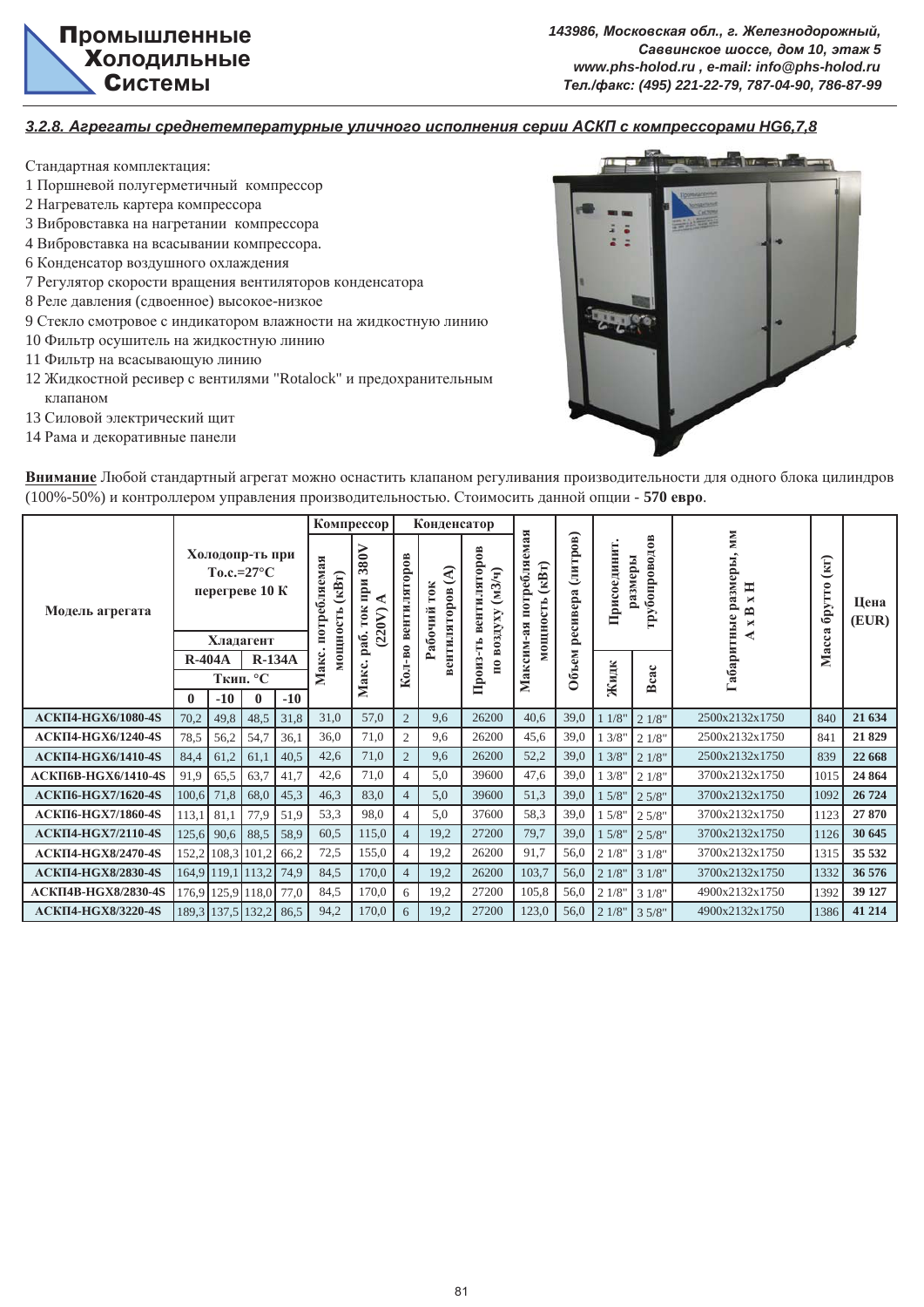## **3.2.9. Агрегаты компрессорно-конденсаторные двухкомпрессорные со спиральными компрессорами и** *ɧɚɩɪɚɜɥɟɧɢɟɦ ɩɨɬɨɤɚ ɜɨɡɞɭɯɚ ɨɬ ɜɟɧɬɢɥɹɬɨɪɨɜ ɜɜɟɪɯ.*

Стандартная комплектация:

- 1 Два спиральных герметичных компрессора
- (с вентилями, нагревателями картера и датчиками нагнетания);
- 2 Сдвоенное защитное реле давления на каждый компрессор;
- 3 Маслоотделитель со встроенным маслосборником;
- 4 Регулятор уровня масла на каждый компрессор;
- 5 Конденсатор воздушного охлаждения

с шести- или восьмиполюсными вентиляторами

- (шестиполюсные диаметром 500мм, восьмиполюсные диаметром 630мм);
- 6 Регулятор скорости вращения вентиляторов конденсатора;
- с системой плавающей конденсации
- 7 Обратный клапан на нагнетании каждого компрессора;
- 8 Жидкостной ресивер с запорными вентилями и плавкой вставкой;
- 9 Обратный клапан перед ресивером;
- 10 Фильтры на газовую и жидкостную линию;
- 11 Смотровой глазок на жидкостную линию;
- 12 Вентиль шаровый на жидкостную линию;
- 13 Манометры высокого и низкого давления;
- 13 Силовой электрический щит;
- 14 Рама и декоративные панели.



# Расшифровка обозначения модели агрегата

| $A$ CK | - |  |  |
|--------|---|--|--|
|        |   |  |  |

- 1 Агрегат среднетемпературный кубического исполнения
- 2 Число полюсов вентиляторов конденсатора
- 3 Номинальная холодопроизводительность при  $T_0 = -10$  °C, To.c. = +27 °C;
- 4 Тип и количество компрессоров (С2 два спиральных компрессора).
- 5 Цивровой спиральный компрессор

|                    |             |                                                                   | Компрессор                                  |                           | Конденсатор  |                                              | ⋤                                                     | $\mathbf{H}$ a                                                |                                            |                                                        |                                                  |         |                                                                      |
|--------------------|-------------|-------------------------------------------------------------------|---------------------------------------------|---------------------------|--------------|----------------------------------------------|-------------------------------------------------------|---------------------------------------------------------------|--------------------------------------------|--------------------------------------------------------|--------------------------------------------------|---------|----------------------------------------------------------------------|
| Модель<br>агрегата | компрессора | Холодопр-ть<br>при<br>$To.c.=27^{\circ}C$<br>To= -10 $^{\circ}$ C | $a$ я<br>EN<br>(kBT)<br>601<br>н<br>≏<br>ی  | 380V<br>нри<br><b>TOK</b> | вентиляторов | $\frac{8}{2}$<br>٥<br>≏<br>ий<br>٥<br>医<br>5 | кBт)<br>ಷ<br>نه<br>ಷ<br>ی<br>$\bullet$<br>ಡ<br>ā<br>≏ | ಷ<br>E<br>ه<br>$\mathbf{M}$<br>≏<br>ā<br>⊣<br>NHHRO<br>ಷ<br>Σ | $\mathbf{B}$<br>۰<br>≏<br>E<br>ь<br>ಷ<br>Ê | MМ<br>размеры<br>$\blacksquare$<br>×<br>≏<br>пные<br>× | $\left( \text{KT}\right)$<br>$\epsilon_{\rm pp}$ | (EUR)   | $\mathbb{R}$<br>ЫM<br>邑<br>⋒<br>$\mathbf{M}$<br>цифр<br>$\mathbf{e}$ |
|                    | Модель      | Хладагент                                                         | $\tilde{\mathbf{z}}$<br><b>HOIN</b><br>akc. | pa <sub>6</sub>           | Кол-во       | $\tilde{a}$<br>тил<br>௨<br>E<br>ه            | ದ<br>Ħ<br>∊                                           | Ξ<br>$\boldsymbol{\mathrm{pace}}$<br>eнь                      | မ<br>≏<br>EN                               | Габари                                                 | ಷ<br>త<br>Ă                                      | Цена    | Œ<br>ನ<br>компр<br>H<br>نة                                           |
|                    |             | $R-404a$                                                          | Макс.<br>Σ                                  |                           |              |                                              | 0<br>Σ                                                | poB                                                           | ధి<br>○                                    |                                                        |                                                  |         |                                                                      |
| <b>ACK6-25C2</b>   | $2*ZB50$    | 24,8                                                              | 16,7                                        | 29,2                      | 2 x 500      | 1,2                                          | 17,26                                                 | 40                                                            | 22                                         | 2850*800*1650                                          | 530                                              | 12 3 68 |                                                                      |
| <b>ACK6-27C2</b>   | $2*ZB58$    | 26,8                                                              | 17,9                                        | 30,8<br>2 x 500           |              | 1,2                                          | 18,46                                                 | 40                                                            | 22                                         | 2850*800*1650                                          | 530                                              | 12 628  | 13 273                                                               |
| <b>ACK8-31C2</b>   | $2*ZB66$    | 30,8                                                              | 19,9                                        | 35,0                      | 2 x 630      | 1,8                                          | 20,58                                                 | 41                                                            | 25                                         | 2850*800*1650                                          | 537                                              | 13 367  |                                                                      |
| <b>ACK8-35C2</b>   | $2*ZB76$    | 34,4                                                              | 22,7                                        | 40,8                      | 2 x 630      | 1,8                                          | 23,38                                                 | 41                                                            | 25                                         | 2850*800*1650                                          | 540                                              | 14 2 20 | 14 9 9 0                                                             |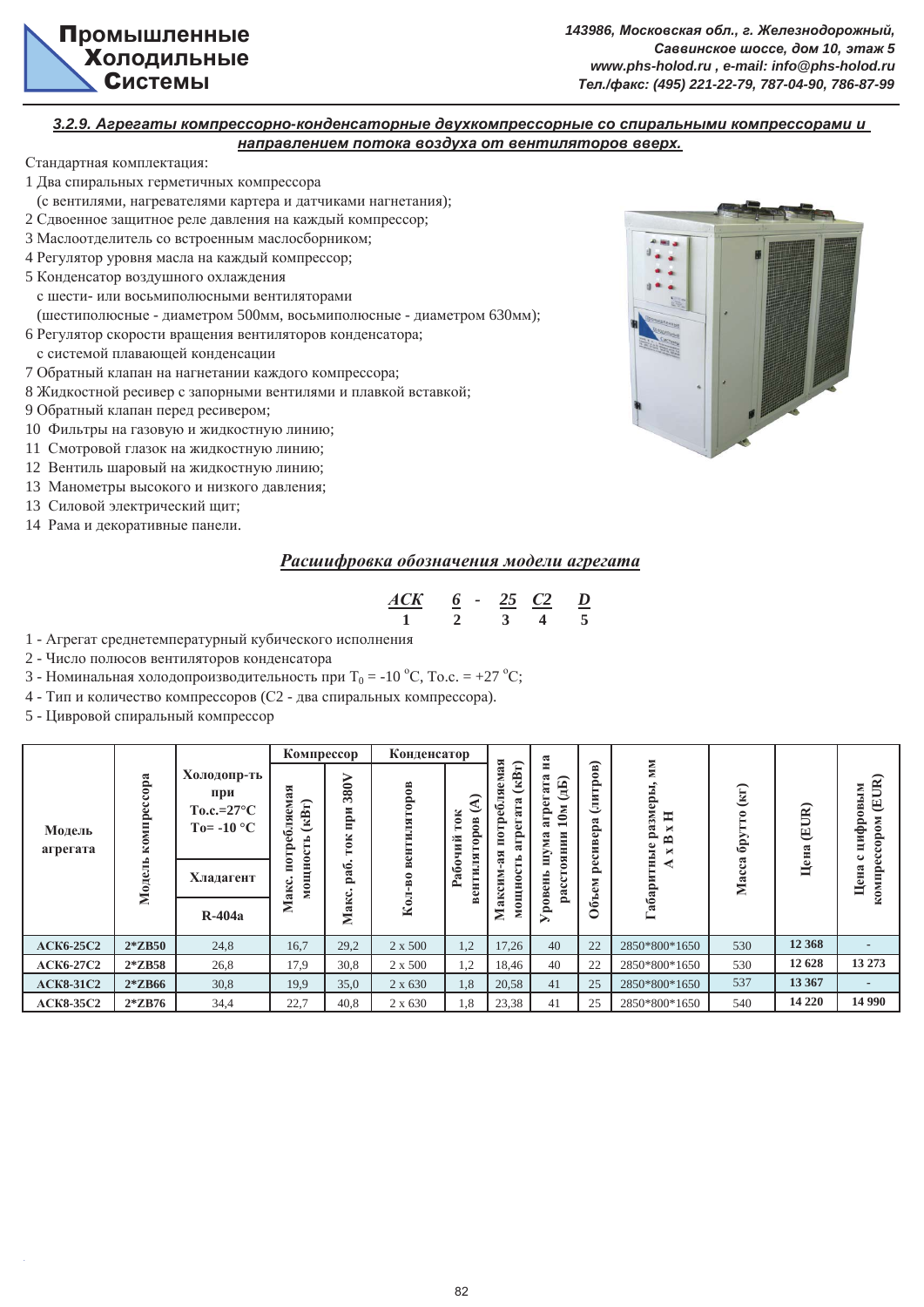#### **3.2.10. Агрегаты компрессорно-конденсаторные однокомпрессорные серии АСК...П с полугерметичным** доршневым компрессором ВОСК и направлением потока воздуха от вентиляторов вверх.

Стандартная комплектация:

- 1 Поршневой полугерметичных компрессор с регулированием производительности.
- (с вентилями, нагревателями картера и реле контроля смазки);
- 2. Частотный преобразователь или клапаны регулировки цилиндров.
- 3 Сдвоенное защитное реле давления на компрессор;
- 4 Виброгасящие вставки на всасывании и нагнетании компрессора;
- 5. Отделитель масла.
- 6. Отделитель жидкости.
- 7 Конденсатор воздушного охлаждения
	- с четырех- или шестиполюсными вентиляторами;
- 8. Регулятор скорости вращения вентиляторов конденсатора.
- 9. Обратный клапан перед ресивером:
- 10. Жидкостной ресивер с запорными вентилями,
- плавкой вставкой или предохранительным клапаном;
- 11. Фильтры на газовую и жидкостную линию;
- 12. Смотровой глазок на жидкостную линию;
- 13. Вентиль шаровый на жидкостную линию;
- 14. Манометры высокого и низкого давления;
- 15. Силовой электрический щит;
- 16. Рама и лекоративные панели.



# **Расшифровка обозначения модели агрегата**



АСК - Агрегат среднетемпературный кубического исполнения

Ч - встроенный частотный преобразователь для регулирования производительности компрессора.

Е - ЕС вентиляторы

21 - Номинальная холодопроизводительность при Т0 = -10 °С, То.с. = +27 °С;

П - Тип и количество компрессоров (П - поршневой полугерметичный компрессор).

|                    |                      |                                                                                 | Компрессор                           |                               | Конденсатор         |                                                            |                                                   |                                                       |                         |                                                                 |                   |            |
|--------------------|----------------------|---------------------------------------------------------------------------------|--------------------------------------|-------------------------------|---------------------|------------------------------------------------------------|---------------------------------------------------|-------------------------------------------------------|-------------------------|-----------------------------------------------------------------|-------------------|------------|
| Модель<br>агрегата | Модель компрессора   | Холодопр-<br>ть при<br>$To.c.=27^{\circ}C$<br>To= -10 $^{\circ}$ C<br>Хладагент | Макс. потребляемая<br>мощность (кВт) | раб. ток при<br>380V<br>Макс. | Кол-во вентиляторов | <b>TOK</b><br>$\mathbf{E}$<br>вентиляторов<br>Мах. рабочий | Максим-ая потребляемая<br>мощность агрегата (кВт) | агрегата<br>10M (15)<br>на расстоянии<br>Уровень шума | Объем ресивера (литров) | абаритные размеры, мм<br>$\blacksquare$<br>$\bowtie$<br>xB<br>∢ | Масса брутто (кг) | Цена (EUR) |
|                    |                      |                                                                                 |                                      |                               |                     |                                                            |                                                   |                                                       |                         |                                                                 |                   |            |
|                    |                      | $R-404a$                                                                        |                                      |                               |                     |                                                            |                                                   |                                                       |                         |                                                                 |                   |            |
| АСКЧЕ-12П          | <b>HGX22e/190-4S</b> | 11,90                                                                           | 5,7                                  | 9,3                           | 1x500               | 2.9                                                        |                                                   | 53                                                    | 8                       | 1956x954x1254                                                   | 301               | 7584       |
| $ACK$ ЧЕ-15П       | HGX34e/255-4S        | 16,60                                                                           | 7,2                                  | 12,2                          | 2x500               | 5,8                                                        |                                                   | 54                                                    | 12                      | 1956x954x1254                                                   | 325               | 8919       |
| $ACKE-21\Pi$       | HGX44e/475-4S        | 24,00                                                                           | 13,1                                 | 23,0                          | 2x500               | 5,8                                                        |                                                   | 55                                                    | 25                      | 2051x954x1726                                                   | 515               | 10 593     |
| $ACKE-24\Pi$       | HGX44e/565-4S        | 28,20                                                                           | 15,6                                 | 26,0                          | 2x500               | 5,8                                                        |                                                   | 55                                                    | 25                      | 2051x954x1726                                                   | 538               | 11 308     |
| АСКЧЕ-29П          | <b>HGX44e/475-4S</b> | 31,70                                                                           | 13,1                                 | 23,0                          | 2x630               | 3                                                          |                                                   | 57                                                    | 25                      | 2051x954x1726                                                   | 534               | 11881      |
| $ACKE-31\Pi$       | HGX44e/665-4S        | 32,60                                                                           | 18,3                                 | 30,0                          | 2x630               | 3                                                          |                                                   | 57                                                    | 25                      | 2051x954x1726                                                   | 582               | 11 987     |
| АСКЧЕ-35П          | HGX44e/565-4S        | 38,20                                                                           | 15,6                                 | 26,0                          | 2x630               | 8,8                                                        |                                                   | 64                                                    | 25                      | 2051x954x1726                                                   | 623               | 13 622     |
| $ACKE-38\Pi$       | HGX44e/770-4S        | 38,70                                                                           | 21,4                                 | 35,0                          | 2x630               | 8,8                                                        |                                                   | 65                                                    | 25                      | 2051x954x1726                                                   | 604               | 13589      |
| АСКЧЕ-39П          | <b>HGX44e/665-4S</b> | 42,20                                                                           | 18,3                                 | 30,0                          | 2x630               | 8,8                                                        |                                                   | 65                                                    | 25                      | 2051x954x1726                                                   | 625               | 14 127     |
| $ACKE-42\Pi$       | HGX56e/850-4S        | 44,50                                                                           | 23,5                                 | 39,4                          | 2x910               | 6                                                          |                                                   | 65                                                    | 25                      | 2830x1220x2137                                                  | 647               | 16 591     |
| $ACKE-46\Pi$       | HGX56e/995-4S        | 52,40                                                                           | 27,7                                 | 46,4                          | 2x910               | 6                                                          |                                                   | 65                                                    | 30                      | 2830x1220x2137                                                  | 705               | 17750      |
| АСКЧЕ-47П          | <b>HGX44e/770-4S</b> | 50,90                                                                           | 21,4                                 | 35,0                          | 2x910               | 6                                                          |                                                   | 65                                                    | 30                      | 2830x1220x2137                                                  | 674               | 18 056     |
| АСКЧЕ-57П          | HGX56e/995-4S        | 65,50                                                                           | 27,7                                 | 46,4                          | 2x910               | 6                                                          |                                                   | 65                                                    | 30                      | 2830x1220x2137                                                  | 791               | 19787      |
| $ACKE-58\Pi$       | HGX56e/1155-4S       | 58,00                                                                           | 33,3                                 | 58,3                          | 2x910               | 6                                                          |                                                   | 67                                                    | 30                      | 2830x1220x2137                                                  | 790               | 18 359     |
| $ACKE-64\Pi$       | HGX66e/1340-4S       | 66,10                                                                           | 38,1                                 | 65.3                          | 2x910               | 6                                                          |                                                   | 68                                                    | 30                      | 2830x1220x2137                                                  | 788               | 20 50 6    |
| $ACKE-71\Pi$       | HGX66e/1540-4S       | 76,20                                                                           | 44,4                                 | 75,0                          | 2x910               | 9,6                                                        |                                                   | 68                                                    | 40                      | 2830x1220x2137                                                  | 871               | 21 435     |
| АСКЧЕ-79П          | HGX56e/1155-4S       | 76,90                                                                           | 33,3                                 | 58,3                          | 2x910               | 9,6                                                        |                                                   | 68                                                    | 40                      | 3392x1470x2274                                                  | 907               | 24 5 5 1   |
| $ACKE-80\Pi$       | HGX66e/1750-4S       | 86,60                                                                           | 50,7                                 | 86,8                          | 2x910               | 9,6                                                        |                                                   | 69                                                    | 40                      | 3392x1470x2274                                                  | 949               | 24 181     |
| $ACKE-92\Pi$       | HGX66e/2070-4S       | 102,00                                                                          | 60,7                                 | 103,0                         | 3x910               | 14,4                                                       |                                                   | 70                                                    | 70                      | 3392x1470x2274                                                  | 907               | 27853      |
| $ACKE-108\Pi$      | HGX88e/2400-4S       | 124,00                                                                          | 69,8                                 | 120,0                         | 3x910               | 14,4                                                       |                                                   | 70                                                    | 70                      | 4700x2050x2300                                                  | 1104              | 37 182     |
| $ACKE-137\Pi$      | HGX88e/2735-4S       | 140,00                                                                          | 80,0                                 | 136,0                         | 4x910               | 19,2                                                       |                                                   | 70                                                    | 70                      | 4700x2050x2300                                                  |                   | 42 448     |
| $ACKE-157\Pi$      | HGX88e/3225-4S       | 162,00                                                                          | 93,9                                 | 162,0                         | 4x910               | 19,2                                                       |                                                   | 70                                                    | 75                      | 4700x2050x2300                                                  |                   | 43 460     |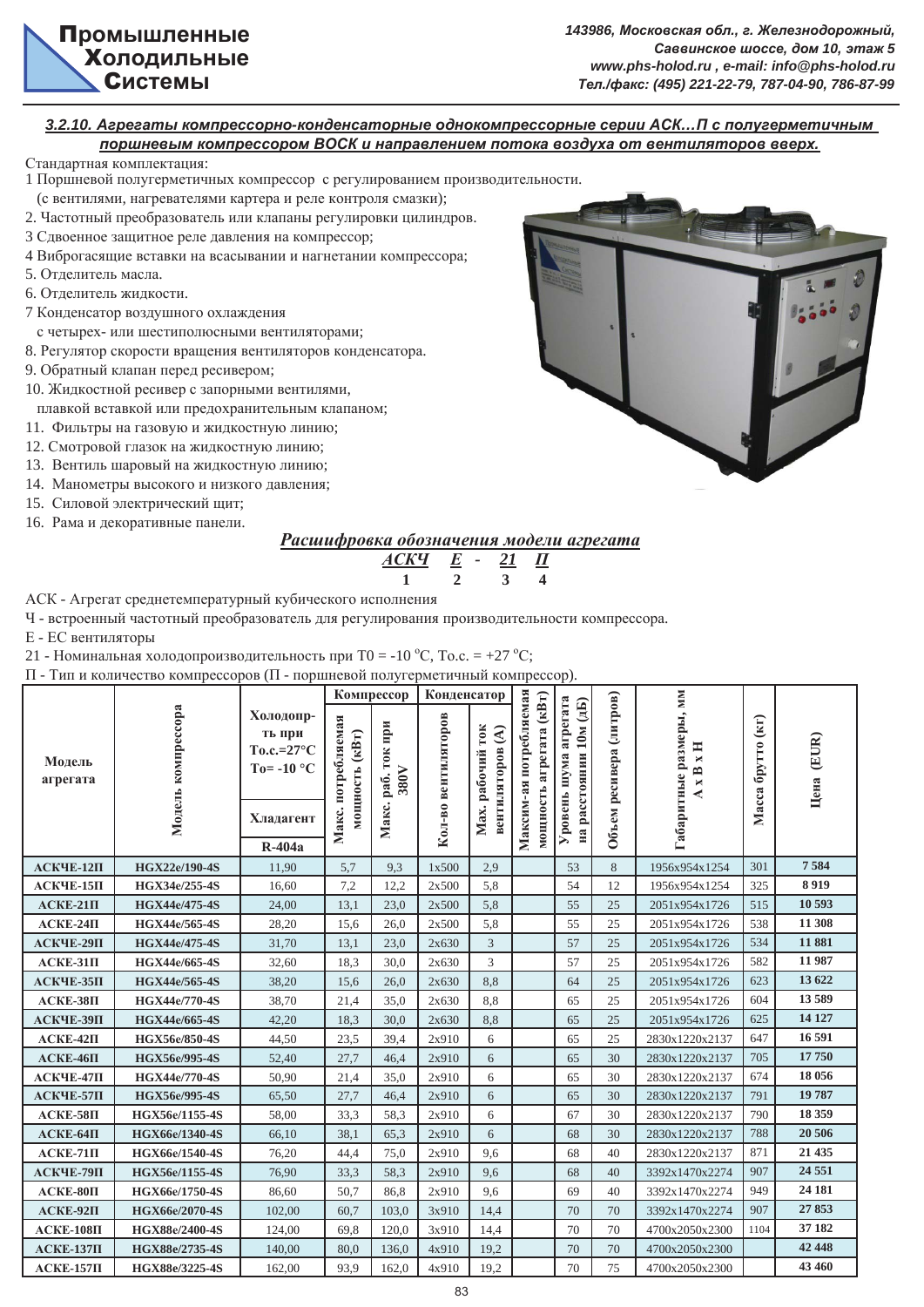## **3.2.11. Агрегаты компрессорно-конденсаторные однокомпрессорные серии АНК...П с полугерметичным** доршневым компрессором ВОСК и направлением потока воздуха от вентиляторов вверх.

Стандартная комплектация:

- 1 Поршневой полугерметичных компрессор с регулированием произволительности.
- (с вентилями, нагревателями картера и реле контроля смазки);
- 2. Частотный преобразователь или клапаны регулировки цилиндров.
- 3 Сдвоенное защитное реле давления на компрессор;
- 4 Виброгасящие вставки на всасывании и нагнетании компрессора;
- 5. Отделитель масла.
- 6. Отделитель жидкости.
- 7 Конденсатор воздушного охлаждения
- с четырех- или шестиполюсными вентиляторами:
- 8. Регулятор скорости вращения вентиляторов конденсатора.
- 9. Обратный клапан перед ресивером;
- 10. Жидкостной ресивер с запорными вентилями,
- плавкой вставкой или предохранительным клапаном;
- 11. Фильтры на газовую и жидкостную линию;
- 12. Смотровой глазок на жидкостную линию;
- 13. Вентиль шаровый на жидкостную линию;
- 14. Манометры высокого и низкого давления;
- 15. Силовой электрический щит;
- 16. Рама и декоративные панели.



# Расшифровка обозначения модели агрегата

| АНКЧ |  | $(HA/-35)$ |  |
|------|--|------------|--|
|      |  |            |  |

АНК - Агрегат низкотемпературный кубического исполнения

Ч - встроенный частотный преобразователь для регулирования производительности компрессора.

Е - ЕС вентиляторы

10 - Номинальная холодопроизводительность при Т<sub>0</sub> = -25 °С, То.с. = +27 °С;

П - Тип и компрессора (П - поршневой полугерметичный компрессор).

НА - Агрегат с компрессором серии НА.

35 - агрегат, сконструированный для работы при номинальной Т<sub>0</sub> = -35 °С

|                   |              |                                                                                 |                                            | Компрессор                 | Конденсатор  |                                 |                                                  |                                                       |                      | MM                                |                |               |
|-------------------|--------------|---------------------------------------------------------------------------------|--------------------------------------------|----------------------------|--------------|---------------------------------|--------------------------------------------------|-------------------------------------------------------|----------------------|-----------------------------------|----------------|---------------|
| Модель агрегата   | компрессора  | Холодопр-<br>ть при<br>$To.c.=27^{\circ}C$<br>To= -25 $^{\circ}$ C /<br>$(-35)$ | потребляемая<br>$(\kappa B_T)$<br>мощность | при<br>TOK<br>380V<br>pa6. | вентиляторов | ⋜<br>TOK<br>вентиляторов<br>чий | потребляемая<br>(kBT)<br><b>ОЩНОСТЬ</b><br>$-35$ | агрегата<br>$\mathbf{a}$<br>10M<br>шума<br>расстоянии | (литров)<br>ресивера | размеры,<br>Ξ<br>×<br>≏<br>×<br>₹ | (KI)<br>брутто | (EUR)<br>Цена |
|                   | Модель       | Хладагент                                                                       | Макс.                                      | Макс.                      | Кол-во       | $\tilde{a}$                     | Максим                                           | ровень<br>$\mathbb{H}^2$                              | Объем                | Габаритные                        | Macca          |               |
|                   |              | $R-404a$                                                                        |                                            |                            |              |                                 |                                                  |                                                       |                      |                                   |                |               |
| $AHKE-10\Pi$      | HGX44e/475-4 | 11,40                                                                           | 11,0                                       | 19,0                       | 2x500        | 5,8                             | 14,2584                                          | 55                                                    | 14                   | 1956x954x1254                     | 600            | 9 9 4 7       |
| $AHKE-12\Pi$ (HA) | HAX44e/475-4 | 12,90                                                                           | 7,6                                        | 15,2                       | 2x500        | 5,8                             | 10,8584                                          | 55                                                    | 14                   | 1956x954x1254                     | 600            | 10 562        |
| $AHKE-12\Pi$      | HGX44e/565-4 | 14,40                                                                           | 13,2                                       | 22,0                       | 2x500        | 5,8                             | 16,4584                                          | 55                                                    | 14                   | 1956x954x1254                     | 600            | 10 285        |
| $AHKE-13\Pi$ (HA) | HAX44e/565-4 | 14,80                                                                           | 9,4                                        | 18.3                       | 2x500        | 5,8                             | 12,6584                                          | 55                                                    | 14                   | 1956x954x1254                     | 600            | 10 471        |
| АНКЧЕ-14П         | HGX44e/475-4 | 16,10                                                                           | 11,0                                       | 19,0                       | 2x500        | 5,8                             | 14,2584                                          | 55                                                    | 18                   | 2004x1035x1714                    | 600            | 11 587        |
| $AHKE-15\Pi$      | HGX44e/665-4 | 16,80                                                                           | 15,4                                       | 26,0                       | 2x500        | 5,8                             | 18,6584                                          | 55                                                    | 18                   | 2004x1035x1714                    | 600            | 11 384        |
| $AHKE-16\Pi$ (HA) | HAX44e/665-4 | 17,30                                                                           | 11,0                                       | 20,3                       | 2x500        | 5,8                             | 14,2584                                          | 56                                                    | 18                   | 2004x1035x1714                    | 600            | 11 5 62       |
| АНКЧЕ-17П         | HGX44e/565-4 | 19,00                                                                           | 13,2                                       | 22,0                       | 2x500        | 5,8                             | 16,4584                                          | 56                                                    | 22                   | 2004x1035x1714                    | 600            | 12 5 95       |
| $AHKE-18\Pi$      | HGX44e/770-4 | 19,10                                                                           | 17,8                                       | 30,0                       | 2x500        | 5,8                             | 21,0584                                          | 56                                                    | 25                   | 2004x1035x1714                    | 600            | 12 12 5       |
| АНКЧЕ-19П         | HGX44e/665-4 | 22,20                                                                           | 15,4                                       | 26,0                       | 2x630        | 3                               | 17,0854                                          | 56                                                    |                      | 2004x1035x1714                    | 600            | 13 394        |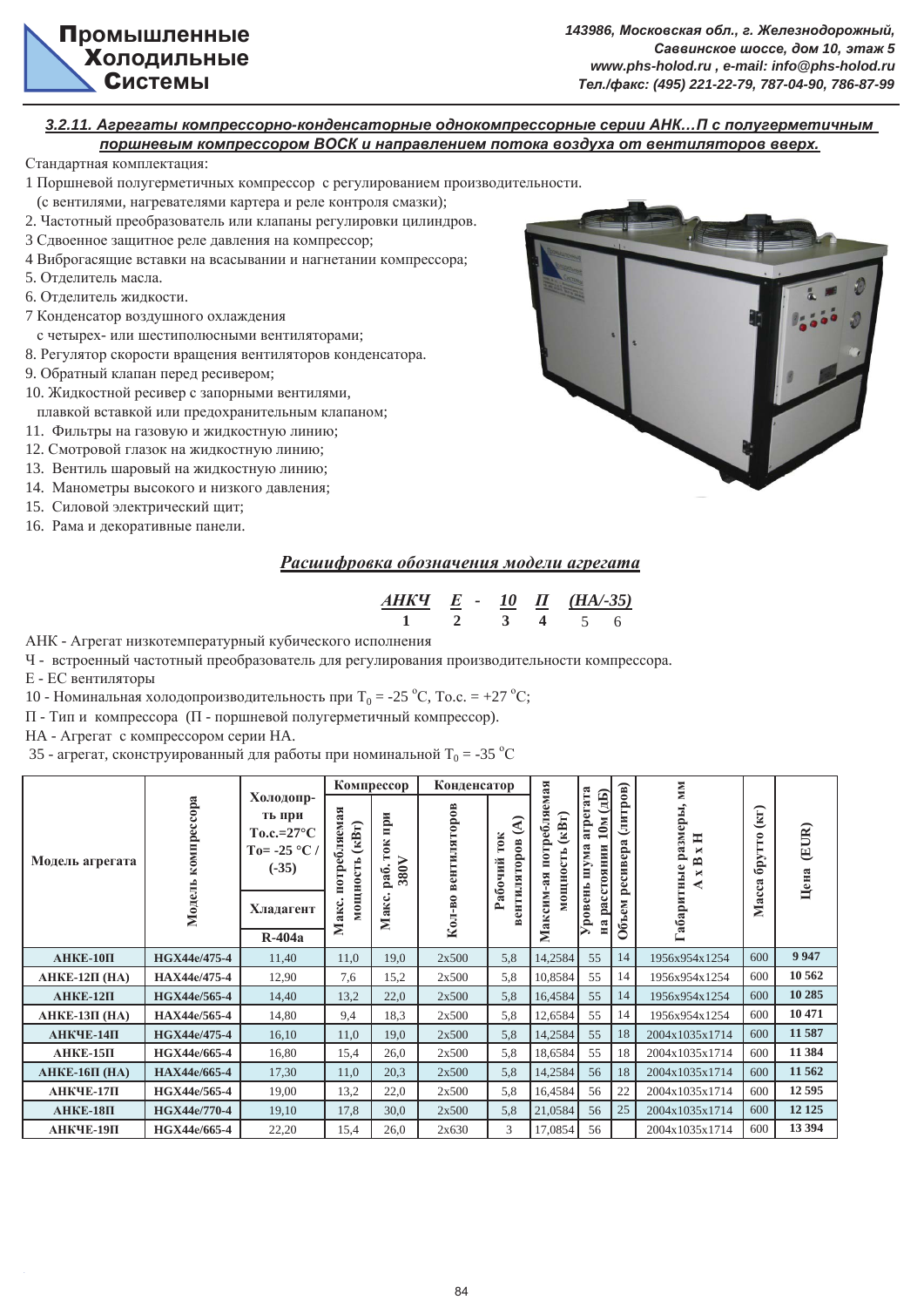|                 |                    |                                                                          |                                            | Компрессор                        | Конденсатор         |                                                       |                                                   |                                               |                      |                                                             |                   |               |
|-----------------|--------------------|--------------------------------------------------------------------------|--------------------------------------------|-----------------------------------|---------------------|-------------------------------------------------------|---------------------------------------------------|-----------------------------------------------|----------------------|-------------------------------------------------------------|-------------------|---------------|
| Модель агрегата | Модель компрессора | Холодопр-<br>ть при<br>$To.c.=27°C$<br>To= -25 $^{\circ}$ C /<br>$(-35)$ | потребляемая<br>$(\kappa B_T)$<br>мощность | ифи<br><b>TOK</b><br>380V<br>pa6. | Кол-во вентиляторов | $\mathbf{E}$<br><b>TOK</b><br>вентиляторов<br>Рабочий | потребляемая<br>$(\kappa B_T)$<br><b>ИОШНОСТЬ</b> | агрегата<br>10M (15)<br>на расстоянии<br>шума | (литров)<br>ресивера | абаритные размеры, мм<br>Ħ<br>$\blacksquare$<br>B<br>×<br>⋞ | Масса брутто (кг) | (EUR)<br>Цена |
|                 |                    | Хладагент                                                                | Макс.                                      | Макс.                             |                     |                                                       | Максим-ая                                         | <b>Уровень</b>                                | Объем                |                                                             |                   |               |
|                 |                    | <b>R-404a</b>                                                            |                                            |                                   |                     |                                                       |                                                   |                                               |                      |                                                             |                   |               |
| $AHKE-22\Pi$    | HGX56e/850-4       | 21.60                                                                    | 19.7                                       | 32.6                              | 2x630               | 3                                                     | 21,3854                                           | 56                                            | 25                   | 2004x1035x1714                                              | 700               | 13 12 1       |
| АНКЧЕ-24П       | HGX44e/770-4       | 24,20                                                                    | 17.8                                       | 30,0                              | 2x630               | 3                                                     | 19,4854                                           | 56                                            | 25                   | 2004x1035x1714                                              | 700               | 14 402        |
| $AHKE-25\Pi$    | HGX56e/995-4       | 24,20                                                                    | 23,2                                       | 38.9                              | 2x630               | 3                                                     | 24,8854                                           | 56                                            | 25                   | 2004x1035x1714                                              | 800               | 14 5 47       |
| АНКЧЕ-27П       | HGX56e/850-4       | 29,80                                                                    | 19.7                                       | 32,6                              | 2x630               | 3                                                     | 21,3854                                           | 57                                            | 25                   | 2836x984x1974                                               | 700               | 16 847        |
| $AHKE-28\Pi$    | HGX56e/1155-4      | 29,70                                                                    | 28.0                                       | 46.9                              | 2x630               | 3                                                     | 29,6854                                           | 58                                            | 25                   | 2836x984x1974                                               | 800               | 16 257        |
| АНКЕ-32П        | HGX66e/1340-4      | 33,70                                                                    | 31,9                                       | 53,7                              | 2x630               | 3                                                     | 33,5854                                           | 59                                            | 25                   | 2836x984x1974                                               | 800               | 17 104        |
| АНКЧЕ-34П       | HGX56e/995-4       | 33,50                                                                    | 23,2                                       | 38,9                              | 2x630               | 3                                                     | 24,8854                                           | 59                                            | 25                   | 2836x984x1974                                               | 800               | 18 351        |
| $AHKE-35\Pi$    | HGX66e/1540-4      | 40,10                                                                    | 37.2                                       | 62.1                              | 2x910               | 6                                                     | 40,5708                                           | 66                                            | 30                   | 2836x984x1974                                               | 1100              | 20 965        |
| АНКЧЕ-39П       | HGX56e/1155-4      | 37,70                                                                    | 28,0                                       | 46,9                              | 2x910               | 6                                                     | 31,3708                                           | 66                                            | 30                   | 2836x984x1974                                               | 1100              | 21 014        |
| $AHKE-41\Pi$    | HGX66e/1750-4      | 45,00                                                                    | 42.4                                       | 71,9                              | 2x910               | 6                                                     | 45,7708                                           | 67                                            | 30                   | 2836x984x1974                                               | 1100              | 21 500        |
| АНКЧЕ-45П       | HGX66e/1340-4      | 40,70                                                                    | 31,9                                       | 53,7                              | 2x910               | 6                                                     | 35,2708                                           | 67                                            | 30                   | 2836x984x1974                                               | 1100              | 22 5 63       |
| АНКЕ-46П        | HGX66e/2070-4      | 52,90                                                                    | 50.7                                       | 85,1                              | 2x910               | 9,6                                                   | 56,0933                                           | 68                                            | 30                   | 2836x984x1974                                               | 1100              | 22 5 32       |
| АНКЧЕ-49П       | HGX66e/1540-4      | 47,40                                                                    | 37,2                                       | 62,1                              | 2x910               | 9,6                                                   | 42,5933                                           | 68                                            | 35                   | 2836x984x1974                                               | 1100              | 25 0 28       |
| $AHKE-54\Pi$    | HGX88e/2400-4      | 62,30                                                                    | 59,5                                       | 101,0                             | 2x910               | 8,2                                                   | 64,1067                                           | 69                                            | 40                   | 3392x1470x2274                                              | 1350              | 28 5 5 7      |
| $AHKE-67\Pi$    | HGX88e/2735-4      | 71,00                                                                    | 67,1                                       | 116,0                             | 2x910               | 14,4                                                  | 75,1899                                           | 70                                            | 50                   | 3392x1470x2274                                              | 1350              | 33 173        |
| <b>АНКЕ-78П</b> | HGX88e/3225-4      | 85,40                                                                    | 79,2                                       | 135,0                             | 2x910               | 12,3                                                  | 86,1101                                           | 70                                            | 55                   | 4700x2050x2300                                              | 1350              | 39 584        |

 $3.2.12.$  **Среднетемпературные компрессорно-конденсаторные агрегаты серии АСК.....П-R134a с** лолугерметичным поршневым компрессором Bock и направлением потока воздуха от вентиляторов вверх.

 $\Pi$ реимущества агрегатов на R134a, по сравнению со стандартными (для хладагента R404A/R507) :

1. Могут эксплуатироваться при температуре окружающей среды до +60°С

2. Значительно более стабильная работа при выходе на режим потребителя в жаркий период года.

3. Отсутствие температурного скольжения при испарении хладагента – простая настройка ТРВ

4. Больший эксплуатационный ресурс всех компонентов вследствие меньшего давления нагнетания/конденсации

5. Меньшее на 5% потребление электроэнергии

|                        |                    |                                                             |                                            | Компрессор                        | Конденсатор         |                                               |                                             |                                            |                      |                                                             |                |               |
|------------------------|--------------------|-------------------------------------------------------------|--------------------------------------------|-----------------------------------|---------------------|-----------------------------------------------|---------------------------------------------|--------------------------------------------|----------------------|-------------------------------------------------------------|----------------|---------------|
| Модель агрегата        | Модель компрессора | Холодопр-<br>ть при<br>$To.c.=27^{\circ}C$<br>$To = -10 °C$ | потребляемая<br>$(\kappa B_T)$<br>мощность | при<br><b>TOK</b><br>380V<br>pa6. | Кол-во вентиляторов | নি<br>вентиляторов (А<br><b>TOK</b><br>абочий | потребляемая<br>$\mathbf{KB}$ T)<br>ощность | агрегата<br>10M (15)<br>шума<br>расстоянии | (литров)<br>ресивера | абаритные размеры, мм<br>Ħ<br>×<br>≏<br>$\blacksquare$<br>⋞ | (KI)<br>брутто | (EUR)<br>Цена |
|                        |                    | Хладагент                                                   | Макс.                                      | Макс.                             |                     |                                               | Максим-ая                                   | $\overline{y}$ ровень<br>H2                | Объем                |                                                             | Масса          |               |
|                        |                    | $R-134a$                                                    |                                            |                                   |                     |                                               |                                             |                                            |                      |                                                             |                |               |
| <b>АСКЧЕ-14П-R134a</b> | HGX34e/380-4       | 13,50                                                       | 9,3                                        | 15.1                              | 2x500               | 5,8                                           | 10.6                                        | 52                                         | 14                   | 1956x954x1254                                               |                | 8 5 0 9       |
| <b>АСКЧЕ-18П-R134а</b> | HGX44e/475-4       | 17,80                                                       | 11,0                                       | 19,0                              | 2x500               | 5,8                                           | 12,3                                        | 53                                         | 18                   | 1946x1004x1300                                              |                | 10 204        |
| $ACKE-24\Pi-R134a$     | HGX44e/770-4       | 23,30                                                       | 17,8                                       | 30.0                              | 2x500               | 5,8                                           | 19,1                                        | 54                                         | 18                   | 2051x954x1727                                               |                | 11806         |
| ACKYE-26II-R134a       | HGX44e/665-4       | 26,10                                                       | 15,4                                       | 26,0                              | 2x500               | 5,8                                           | 16,7                                        | 54                                         | 18                   | 2051x954x1727                                               |                | 12 159        |
| $ACKE-33\Pi-R134a$     | HGX56e/1155-4      | 33,00                                                       | 28,0                                       | 46,9                              | 2x630               | 8,8                                           | 33,8                                        | 63                                         | 25                   | 2051x954x1727                                               |                | 13 979        |
| <b>АСКЧЕ-34П-R134a</b> | HGX56e/850-4       | 34,00                                                       | 19,7                                       | 32,6                              | 2x630               | 8,8                                           | 25,5                                        | 63                                         | 25                   | 2051x954x1727                                               |                | 14 247        |
| $ACKE-38\Pi-R134a$     | HGX66e/1340-4      | 38,00                                                       | 31.9                                       | 53,7                              | 2x630               | 8,8                                           | 37,7                                        | 64                                         | 25                   | 2051x954x1727                                               |                | 15 048        |
| <b>АСКЧЕ-44П-R134a</b> | HGX56e/1155-4      | 43,10                                                       | 28.0                                       | 46.9                              | 2x630               | 3,8                                           | 30.5                                        | 58                                         | 30                   | 2830x1220x2137                                              |                | 17 28 5       |
| $ACKE-47\Pi-R134a$     | HGX66e/1540-4      | 46.80                                                       | 37,2                                       | 62,1                              | 2x900               | 6,5                                           | 41.5                                        | 64                                         | 30                   | 2830x1220x2137                                              |                | 18518         |
| $ACKE-54\Pi-R134a$     | HGX66e/1750-4      | 53,50                                                       | 42,4                                       | 71,9                              | 2x900               | 6,5                                           | 46.7                                        | 65                                         | 30                   | 2830x1220x2137                                              |                | 19 428        |
| <b>АСКЧЕ-62П-R134а</b> | HGX66e/1750-4      | 61,40                                                       | 42.4                                       | 71,9                              | 2x900               | 9,6                                           | 48.7                                        | 67                                         | 30                   | 2830x1220x2137                                              |                | 23 5 61       |
| $ACKE-62\Pi-R134a$     | HGX66e/2070-4      | 62,00                                                       | 50,7                                       | 85,1                              | 2x900               | 9,6                                           | 57,0                                        | 68                                         | 30                   | 2830x1220x2137                                              |                | 20 4 65       |
| $ACKE-72\Pi-R134a$     | HGX88/2400-4       | 71,60                                                       | 69,8                                       | 120,0                             | 2x900               | 9,6                                           | 76,1                                        | 68                                         | 40                   | 2830x1220x2137                                              |                | 24 9 93       |
| ACKE-81II-R134a        | HGX88/2735-4       | 80,50                                                       | 67,1                                       | 116,0                             | 2x900               | 8,2                                           | 72,5                                        | 68                                         | 50                   | 3360x1120x2391                                              |                | 27 121        |
| $ACKE-95\Pi-R134a$     | HGX88/3235-4       | 94,90                                                       | 79,2                                       | 135.0                             | 3x900               | 12,3                                          | 87,3                                        | 70                                         | 55                   | 3360x1120x2391                                              |                | 30 950        |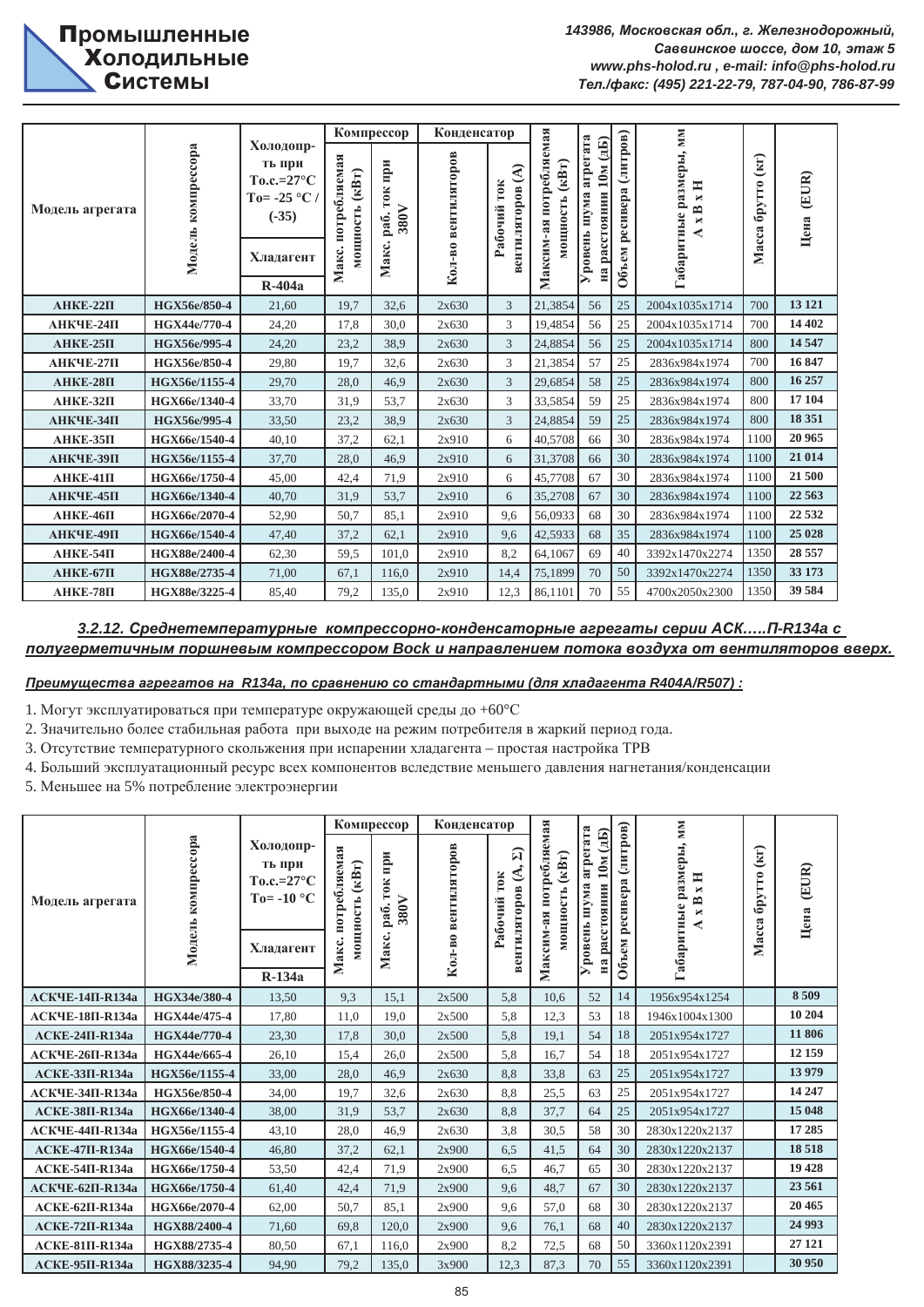

## $3.2.13$  Агрегаты высокотемпературные уличного исполнения серии АВН

Стандартная комплектация:

- 1 Один спиральный герметичный компрессор или два спиральных герметичных компрессора с уравнительными трубками по маслу
- 2 Нагреватель картера компрессора
- 3 Запорные вентили "Rotalock" на нагнетании и всасывании компрессора
- 4 Конденсатор воздушного охлаждения
- 5 Регулятор скорости вращения вентиляторов конденсаторов
- 6 Реле давления (сдвоенное) высокое-низкое
- 7 Стекло смотровое с индикатором влажности на жидкостную линию
- 8 Фильтр осушитель на жидкостную линию
- 9 Фильтр на всасывающую линию
- 10 Шаровые запорные вентили
- 11 Система отделения и возврата масла в составе: маслоотделитель, масляный фильтр, стекло смотровое, шаровый вентиль (для агрегатов с двумя компрессорами)
- 12 Силовой электрический щит
- 13 Рама и декоративные панели



## $3.2.13.1$  *Aгрегаты, работающие на хладагенте R-407C*

|                          |                                                                         |                                | Компрессор                                |                     | Конденсатор                     |                                   |                                          |                         |              |                          |                                                            | <b>MM</b>                       |                         |               |
|--------------------------|-------------------------------------------------------------------------|--------------------------------|-------------------------------------------|---------------------|---------------------------------|-----------------------------------|------------------------------------------|-------------------------|--------------|--------------------------|------------------------------------------------------------|---------------------------------|-------------------------|---------------|
| Модель агрегата          | Холодопр-ть при<br>To.c.= $32^{\circ}$ C<br>перегреве 10 К<br>Хладагент | потребляемая<br>мощность (кВт) | 380V<br>Макс. раб. ток при<br>≺<br>(220V) | Кол-во вентиляторов | вентиляторов (А)<br>Рабочий ток | вентиляторов<br>по воздуху (м3/ч) | Максим-ая потребляемая<br>мощность (кВт) | Объем ресивера (литров) | Присоединит. | грубопроводов<br>размеры | абаритные размеры, мм<br>Ħ<br>$\blacksquare$<br>$x$ B<br>⋖ | Установочные размеры,<br>≏<br>× | (Kr)<br>брутто<br>Macca | Пена<br>(EUR) |
|                          | <b>R-407C</b>                                                           | Макс.                          |                                           |                     |                                 |                                   |                                          |                         |              |                          |                                                            |                                 |                         |               |
|                          | Ткип. °С                                                                |                                |                                           |                     |                                 | Произ-ть                          |                                          |                         | Жидк         | Bcac                     |                                                            |                                 |                         |               |
|                          | 7,0                                                                     |                                |                                           |                     |                                 |                                   |                                          |                         |              |                          |                                                            |                                 |                         |               |
| ABH4-ZR94/407C           | 21,9                                                                    | 9,1                            | 15,9                                      | $\overline{2}$      | 3,1                             | 7800                              | 9,8                                      |                         | 5/8"         | 11/8                     | 2170x600x750                                               | 1660x650                        | 235                     | 6 204         |
| ABHP4-ZRD94/407C         | 21,9                                                                    | 9,1                            | 15,9                                      | $\overline{c}$      | 3,1                             | 7800                              | 9,8                                      | $\sim$                  | 5/8"         | 11/8                     | 2170x600x750                                               | 1660x650                        | 235                     | 7 0 6 9       |
| ABH4-ZR108/407C          | 24,6                                                                    | 9,6                            | 16,8                                      | $\overline{2}$      | 4,2                             | 9200                              | 10,6                                     |                         | 7/8"         | 13/8'                    | 2170x600x790                                               | 1660x650                        | 249                     | 6902          |
| ABH4-2*ZR61/407C         | 26,0                                                                    | 11,8                           | 22,0                                      | $\mathfrak{2}$      | 4,2                             | 9200                              | 12,8                                     |                         | 7/8"         | 13/8"                    | 2700x600x790                                               | 2200x650                        | 287                     | 7991          |
| ABHP4-2*ZRD61/407C       | 26,0                                                                    | 11,8                           | 22,0                                      | $\overline{2}$      | 4,2                             | 9200                              | 12,8                                     |                         | 7/8"         | 13/8"                    | 2700x600x790                                               | 2200x650                        | 287                     | 8 4 4 0       |
| ABH4-ZR125/407C          | 30,3                                                                    | 11,6                           | 19,6                                      | $\mathfrak{2}$      | 6,8                             | 13600                             | 13,2                                     | L.                      | 7/8"         | 13/8'                    | 2170x600x940                                               | 1660x650                        | 275                     | 7845          |
| <b>ABHP4-ZRD125/407C</b> | 30,3                                                                    | 11,6                           | 19,6                                      | $\overline{2}$      | 6,8                             | 13600                             | 13,2                                     |                         | 7/8"         | 13/8'                    | 2170x600x940                                               | 1660x650                        | 275                     | 8411          |
| ABH4-2*ZR72/407C         | 32,8                                                                    | 13,8                           | 26.0                                      | $\mathfrak{2}$      | 6,8                             | 13600                             | 15,4                                     |                         | 7/8"         | 13/8'                    | 2700x600x940                                               | 2200x650                        | 315                     | 8944          |
| ABHP4-2*ZRD72/407C       | 32,8                                                                    | 13,8                           | 26.0                                      | $\overline{2}$      | 6,8                             | 13600                             | 15,4                                     |                         | 7/8"         | 13/8"                    | 2700x600x940                                               | 2200x650                        | 315                     | 9 3 29        |
| <b>ABH4-ZR144/407C</b>   | 33,9                                                                    | 13,1                           | 22,3                                      | $\overline{2}$      | 6,8                             | 13600                             | 14,7                                     | $\sim$                  | 7/8"         | 13/8'                    | 2170x600x940                                               | 1660x650                        | 275                     | 7867          |
| ABH4-2*ZR81/407C         | 36.2                                                                    | 16,0                           | 30.0                                      | $\overline{2}$      | 6,8                             | 13600                             | 17,6                                     |                         | 7/8"         | 15/8'                    | 2700x600x940                                               | 2200x650                        | 316                     | 9 3 1 9       |
| ABHP4-2*ZRD81/407C       | 36,2                                                                    | 16.0                           | 30.0                                      | $\overline{c}$      | 6,8                             | 13600                             | 17.6                                     |                         | 7/8"         | 1.5/8'                   | 2700x600x940                                               | 2200x650                        | 316                     | 9 4 8 0       |
| ABH4-ZR160/407C          | 36,5                                                                    | 14,7                           | 28.0                                      | $\overline{2}$      | 6,8                             | 13600                             | 16,3                                     |                         | 7/8"         | 1.5/8"                   | 2170x600x940                                               | 1660x650                        | 279                     | 8 1 1 1       |
| ABH4-ZR190/407C          | 40.7                                                                    | 17,4                           | 34,0                                      | $\overline{c}$      | 6,8                             | 13600                             | 19.0                                     |                         | 7/8"         | 1.5/8'                   | 2170x600x940                                               | 1660x650                        | 280                     | 8 3 7 6       |
| ABH4-2*ZR94/407C         | 45.8                                                                    | 18.2                           | 31.8                                      | $\overline{4}$      | 8,4                             | 18400                             | 19.3                                     | 24.8                    | 7/8"         | 1.5/8'                   | 2850x700x1650                                              | 2370x750                        | 489                     | 12782         |
| ABHP4-2*ZRD94/407C       | 45.8                                                                    | 18,2                           | 31,8                                      | $\overline{4}$      | 8,4                             | 18400                             | 19.3                                     | 24,8                    | 7/8"         | 1.5/8                    | 2850x700x1650                                              | 2370x750                        | 489                     | 13 287        |
| ABH4-2*ZR108/407C        | 49,8                                                                    | 19.2                           | 33.6                                      | $\overline{4}$      | 8.4                             | 18400                             | 21.1                                     | 24.8                    | 11/8         | 21/8"                    | 2850x700x1650                                              | 2370x750                        | 495                     | 14 095        |
| ABH4-ZR250/407C          | 59,5                                                                    | 25,2                           | 41,0                                      | $\overline{4}$      | 13,6                            | 27200                             | 28,3                                     | 24,8                    | 11/8         | 21/8'                    | 2350x600x1750                                              | 1870x650                        | 506                     | 14 777        |
| ABH4-2*ZR125/407C        | 60,6                                                                    | 23,2                           | 39,2                                      | $\overline{4}$      | 13,6                            | 27200                             | 26,3                                     | 24,8                    | 11/8         | 21/8'                    | 2850x700x1750                                              | 2370x750                        | 535                     | 15 5 22       |
| ABHP4-2*ZRD125/407C      | 60,6                                                                    | 23,2                           | 39,2                                      | $\overline{4}$      | 13,6                            | 27200                             | 26,3                                     | 24,8                    | 11/8         | 21/8'                    | 2850x700x1750                                              | 2370x750                        | 535                     | 15 9 26       |
| ABH4-2*ZR144/407C        | 67,8                                                                    | 26,2                           | 44,6                                      | $\overline{4}$      | 13,6                            | 27200                             | 29,3                                     | 24,8                    | 11/8         | 21/8"                    | 2850x700x1750                                              | 2370x750                        | 535                     | 15 971        |
| ABH4-ZR310/407C          | 70,4                                                                    | 30,9                           | 52,0                                      | $\overline{4}$      | 13,6                            | 27200                             | 34,0                                     | 24,8                    | 11/8         | 21/8"                    | 2350x600x1750                                              | 1870x650                        | 526                     | 15 477        |
| ABH4-2*ZR160/407C        | 73,0                                                                    | 29,4                           | 56,0                                      | $\overline{4}$      | 13,6                            | 27200                             | 32,5                                     | 24,8                    | 11/8"        | 21/8"                    | 2850x700x1750 2370x750 542                                 |                                 |                         | 16 436        |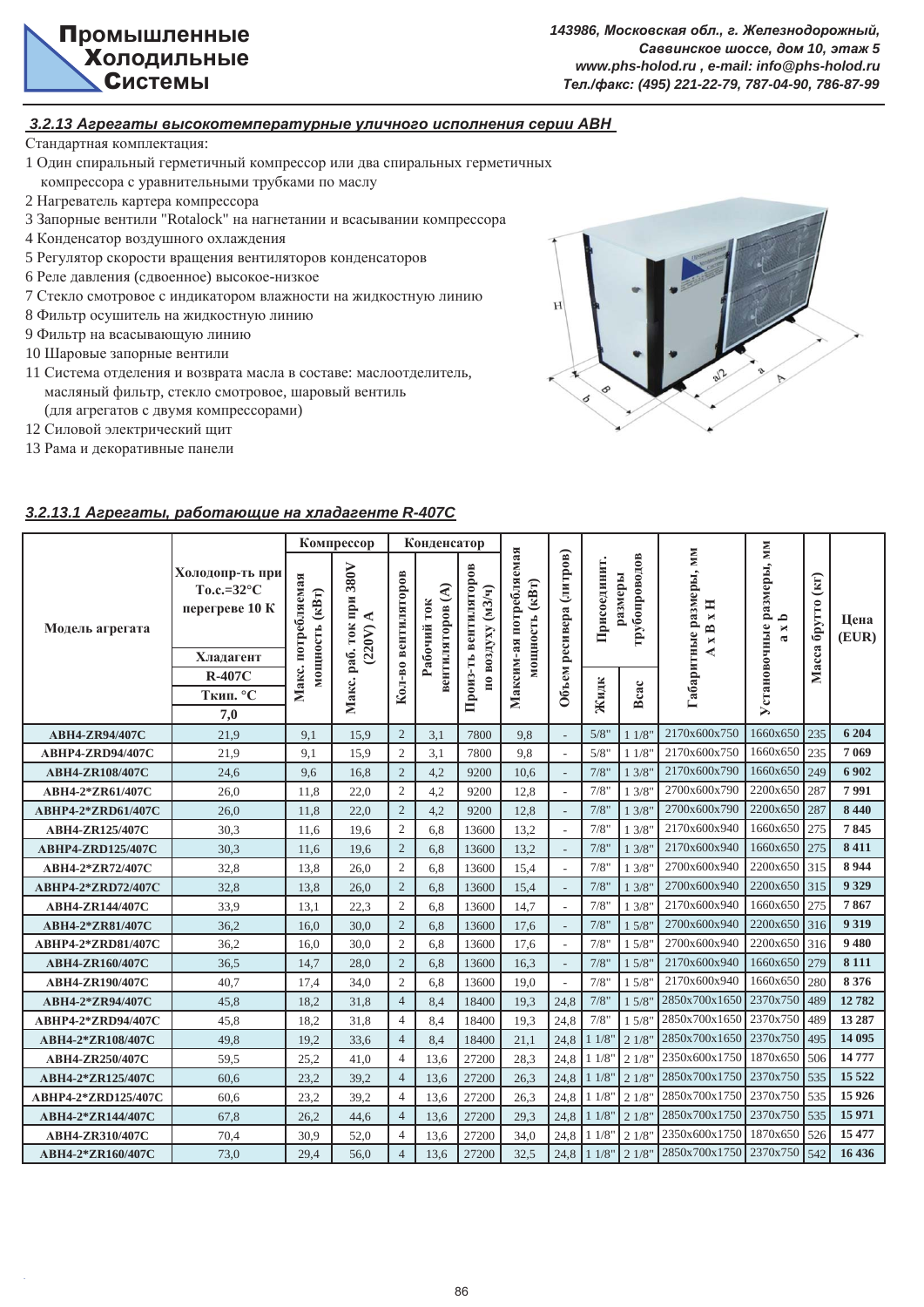

## **3.2.13.2 Агрегаты, работающие на хладагенте R-134a**

|                          |                                                                       |                                      | Компрессор                             |                     | Конденсатор                      |                                                 |                                             |                          |             |                          |                                            |                                                              |                                              |               |
|--------------------------|-----------------------------------------------------------------------|--------------------------------------|----------------------------------------|---------------------|----------------------------------|-------------------------------------------------|---------------------------------------------|--------------------------|-------------|--------------------------|--------------------------------------------|--------------------------------------------------------------|----------------------------------------------|---------------|
| Модель агрегата          | Холодопр-ть при<br>$To.c.=32^{\circ}C$<br>перегреве 10 К<br>Хладагент | Макс. потребляемая<br>иощность (кВт) | 380V<br>при<br>◀<br>раб. ток<br>(220V) | Кол-во вентиляторов | €<br>Рабочий ток<br>вентиляторов | вентиляторов<br>$(M3/\mathbf{q})$<br>по воздуху | потребляемая<br>мощность (кВт)<br>Максим-ая | ресивера (литров)        | Присоединит | грубопроводов<br>размеры | Габаритные размеры, мм<br>Ħ<br>×<br>B<br>× | Установочные размеры, мм<br>$\mathbf{a}$<br>×<br>$\tilde{a}$ | $\left( \text{KT}\right)$<br>брутто<br>Масса | Цена<br>(EUR) |
|                          | R-134a                                                                |                                      |                                        |                     |                                  | Произ-ть                                        |                                             | Объем                    |             |                          |                                            |                                                              |                                              |               |
|                          | Ткип. °С                                                              |                                      | Макс.                                  |                     |                                  |                                                 |                                             |                          | Жидк        | Bcac                     |                                            |                                                              |                                              |               |
|                          | 7,0                                                                   |                                      |                                        |                     |                                  |                                                 |                                             |                          |             |                          |                                            |                                                              |                                              |               |
| <b>ABH4-ZR94/134a</b>    | 13,8                                                                  | 6.9                                  | 15.9                                   |                     | 1,55                             | 3900                                            | 7,2                                         |                          | 1/2"        | 11/8"                    | 1690x600x750                               | 1180x650                                                     | 200                                          | 6 2 5 5       |
| ABHP4-ZRD94/134a         | 13,8                                                                  | 6.9                                  | 15.9                                   |                     | 1,55                             | 3900                                            | 7,2                                         | $\sim$                   | 1/2"        | 11/8"                    | 1690x600x750                               | 1180x650                                                     | 200                                          | 7 1 2 1       |
| ABHP4-ZBD58/134a         | 14,5                                                                  | 7,0                                  | 15,4                                   |                     | 1,8                              | 4600                                            | 7,4                                         |                          | 5/8"        | 13/8"                    | 1790x600x750                               | 1280x650 213                                                 |                                              | 7534          |
| ABH4-ZR108/134a          | 15,0                                                                  | 7,6                                  | 16,8                                   | $\mathbf{1}$        | 1,8                              | 4600                                            | 8,1                                         | $\overline{\phantom{a}}$ | 5/8"        | 13/8"                    | 1790x600x750                               | 1280x650                                                     | 216                                          | 6 2 10        |
| ABH4-2*ZB30/134a         | 15,2                                                                  | 7,6                                  | 20,6                                   |                     | 1,8                              | 4600                                            | 8,1                                         |                          | 5/8"        | 13/8"                    | 1790x600x750                               | 1280x650                                                     | 227                                          | 7 1 1 6       |
| ABHP4-2*ZBD30/134a       | 15,2                                                                  | 7.6                                  | 20.6                                   | $\mathbf{1}$        | 1.8                              | 4600                                            | 8.1                                         |                          | 5/8"        | 13/8"                    | 1790x600x750                               | 1280x650                                                     | 227                                          | 8 0 4 0       |
| <b>ABHP4-ZRD125/134a</b> | 18,6                                                                  | 8,9                                  | 19,6                                   | $\overline{2}$      | 3,1                              | 7000                                            | 9,6                                         | $\overline{\phantom{a}}$ | 5/8"        | 13/8"                    | 1960x600x750                               | 1280x650                                                     | 228                                          | 7804          |
| ABHP4-ZBD76/134a         | 19,0                                                                  | 9,1                                  | 20,4                                   | $\overline{2}$      | 3,1                              | 7000                                            | 9,6                                         | $\overline{a}$           | 5/8"        | 13/8"                    | 1960x600x750                               | 1280x650                                                     | 228                                          | 8919          |
| ABH4-2*ZB38/134a         | 19,0                                                                  | 9,4                                  | 25,6                                   | $\overline{2}$      | 3,1                              | 7000                                            | 9,6                                         | $\overline{a}$           | 5/8"        | 13/8"                    | 1960x600x750                               | 1280x650 242                                                 |                                              | 7823          |
| ABHP4-2*ZBD38/134a       | 19.0                                                                  | 9,4                                  | 25.7                                   | $\overline{2}$      | 3.1                              | 7000                                            | 9.6                                         |                          | 5/8"        | 13/8"                    | 1960x600x750                               | 1280x650                                                     | 242                                          | 8747          |
| ABH4-ZR144/134a          | 21,2                                                                  | 9,8                                  | 22,3                                   | $\overline{2}$      | 3,1                              | 7000                                            | 9,6                                         |                          | 5/8"        | 15/8"                    | 1960x600x750                               | 1280x650                                                     | 228                                          | 7 1 38        |
| ABH4-2*ZB45/134a         | 21,8                                                                  | 10,9                                 | 26,2                                   | $\overline{2}$      | 3,1                              | 7000                                            | 9,6                                         |                          | 5/8"        | 15/8"                    | 1960x600x750                               | 1280x650                                                     | 246                                          | 8 2 7 6       |
| ABHP4-2*ZBD45/134a       | 21,8                                                                  | 10.9                                 | 26,2                                   | $\overline{2}$      | 3,1                              | 7000                                            | 9,6                                         |                          | 5/8"        | 1.5/8"                   | 1960x600x750                               | 1280x650                                                     | 246                                          | 9 2 5 9       |
| ABH4-ZR160/134a          | 23,8                                                                  | 12.7                                 | 28.0                                   | $\overline{2}$      | 3,1                              | 7800                                            | 13,4                                        |                          | 3/4"        | 1.5/8"                   | 2170x600x750                               | 1660x650                                                     | 248                                          | 7501          |
| ABH4-ZR190/134a          | 28,5                                                                  | 14.0                                 | 34,0                                   | $\overline{2}$      | 4,2                              | 9200                                            | 15,0                                        | 12.2                     | 3/4"        | 1.5/8"                   | 2170x600x790                               | 1660x650                                                     | 268                                          | 8 2 0 5       |
| ABH4-2*ZR94/134a         | 29,7                                                                  | 13,8                                 | 31,8                                   | $\overline{2}$      | 4,2                              | 9200                                            | 14,8                                        | 24,8                     | 3/4"        | 1.5/8"                   | 2700x600x790                               | 2200x650                                                     | 348                                          | 9604          |
| ABHP4-2*ZRD94/134a       | 29,7                                                                  | 13,8                                 | 31,8                                   | $\overline{2}$      | 4,2                              | 9200                                            | 14,8                                        | 24,8                     | 3/4"        | 15/8"                    | 2700x600x790                               | 2200x650                                                     | 348                                          | 10 454        |
| ABH4-ZR250/134a          | 38,8                                                                  | 17,1                                 | 41,0                                   | $\overline{2}$      | 6,8                              | 13600                                           | 18,7                                        | 12,2                     | 7/8"        | 21/8"                    | 2350x600x940                               | 1870x650                                                     | 360                                          | 10875         |
| ABH4-ZR310/134a          | 44,6                                                                  | 21,7                                 | 52,0                                   | $\overline{2}$      | 6,8                              | 13600                                           | 23,3                                        | 12,2                     | 7/8"        | 21/8"                    | 2350x600x940                               | 1870x650                                                     | 380                                          | 11 372        |